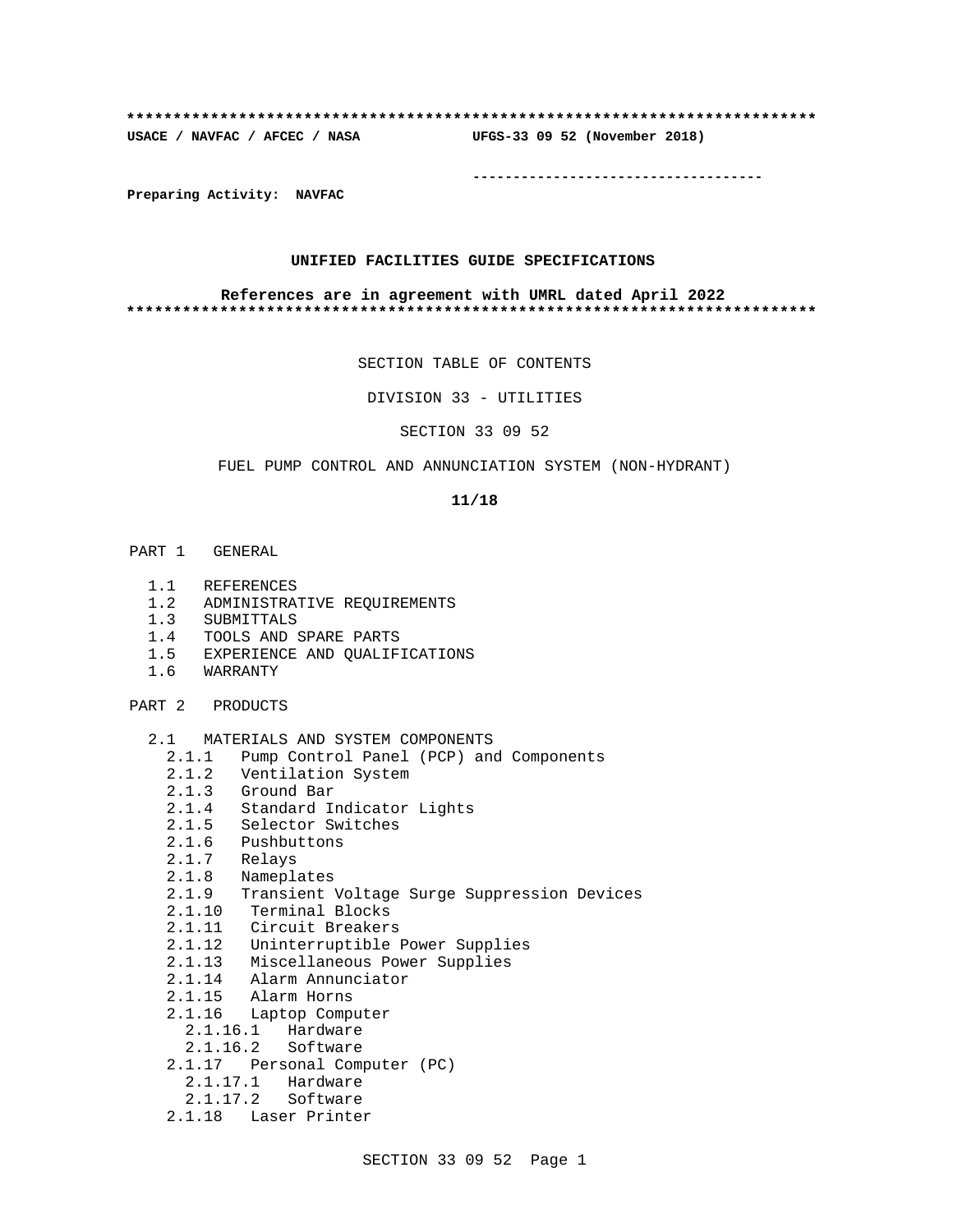- 2.1.19 FCC Computer
	- 2.1.19.1 Hardware<br>2.1.19.2 Software
- Software
- 2.2 PROGRAMMABLE LOGICAL CONTROLLER (PLC) HARDWARE AND SOFTWARE
	- General
	- 2.2.2 Central Processing Unit Module
	- 2.2.3 Power Supply Module
	- 2.2.4 Program Storage/Memory Requirements
	- 2.2.5 Input/Output (I/O) Modules
	- 2.2.6 Interfacing
	- 2.2.7 Program Requirements
	- 2.2.8 Diagnostics

```
PART 3 EXECUTION
```
- 3.1 PUMP CONTROL PANEL (PCP) AND COMPONENTS
	- 3.1.1 General
	- 3.1.2 Wiring
	- 3.1.3 Certified Pump Control Panel (PCP) Shop Test Report
	- 3.1.4 Ventilation System<br>3.1.5 Grounding
	- Grounding
	- 3.1.6 Indicator Lights, Switches, and Pushbuttons
	- 3.1.7 Surge Protective Devices
	- 3.1.8 Terminal Blocks
	- 3.1.9 Circuit Breakers
	- 3.1.10 Uninterruptible Power supplies
	- 3.1.11 Power Supplies
	- 3.1.12 Alarm Annunciator and Horns
		- 3.1.12.1 Non-critical Alarms
- 3.1.12.2 Critical Alarms
- 3.1.12.3 Alarm Sequence
	- 3.1.13 Personal Computer
		- 3.1.13.1 Screen Number 1
		- 3.1.13.2 Screen Number 2
		- 3.1.13.3 Screen Number 3
		- 3.1.13.4 Screen Number 4
		- 3.1.13.5 Screen Number 5
		- 3.1.13.6 Screen Number 6
		- 3.1.13.7 Screen Number 7
		- 3.1.13.8 Screen Number 8
	- 3.1.14 Laptop Computer
	- 3.2 PROGRAMMABLE LOGICAL CONTROLLER (PLC) HARDWARE AND SOFTWARE
		- 3.2.1 General
		- 3.2.2 Programs
	- 3.3 GRAPHICS DISPLAY SCREEN
		- 3.3.1 General
		- 3.3.2 Display Presentation
		- 3.3.3 Process Schematic
		- 3.3.4 Digital Flow and Pressure Indicators
	- 3.4 INSTALLATION<br>3.4.1 Shop Draw
		- Shop Drawing
		- 3.4.2 System Start-Up and Testing
		- 3.4.3 Training Plan for Instructing Personnel
	- 3.5 PLC CONTROL SYSTEM SEQUENCE OF OPERATION
	- 3.5.1 Abbreviations
		- 3.5.2 Operating Tanks
			- 3.5.2.1 Level Control
				- 3.5.2.1.1 Low-Low Level
				- 3.5.2.1.2 Low Level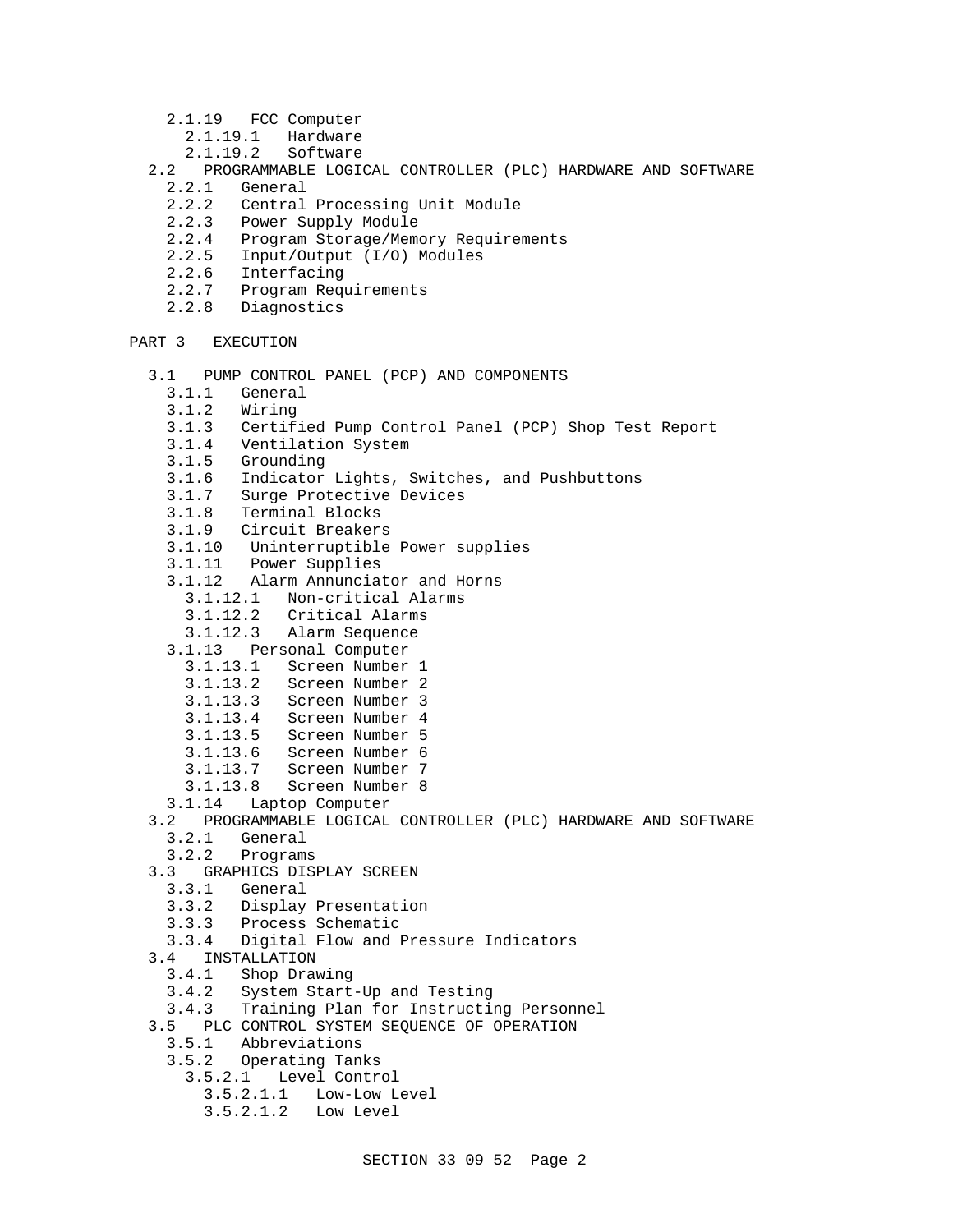```
 3.5.2.1.3 High Level
       3.5.2.1.4 High-High Level
     3.5.2.2 Level Control
       3.5.2.2.1 Low-Low Level
       3.5.2.2.2 Low Level
3.5.2.2.3 High Level
3.5.2.2.4 High-High Level
     3.5.2.3 Outlet Valve
   3.5.3 Product Recovery Tank
     3.5.3.1 Fuel Transfer Pump (FTP)
     3.5.3.2 Overfill Valve (OV)
     3.5.3.3 High Level Alarm
     3.5.3.4 High-High Level Alarm
     3.5.3.5 Leak Detection
   3.5.4 Fueling Pumps (FP)
   3.5.5 Jockey Pump (JP)
3.5.6 Flow Switch, Fueling Pump
3.5.7 Flow Switch, Jockey Pump
3.5.8 Transmitters
     3.5.8.1 Differential Pressure Transmitter (DPT)
   3.5.9 Safety Circuit
     3.5.9.1 Emergency Stop Status
     3.5.9.2 Emergency Shutoff Valves (ESO) Status
     3.5.9.3 Circuit Power Status
   3.5.10 Pump Control Panel
     3.5.10.1 CPU Faults
     3.5.10.2 Mode Select Switch
     3.5.10.3 Lead Pump Selector Switch
     3.5.10.4 PCP Temperature Alarm
3.6 OPERATING PROGRAM REQUIREMENTS
 3.7 AUTOMATIC MODE - [ISSUE][ISSUE OR TRANSFER] CONDITION
3.8 TIGHTNESS TEST MODE<br>3.9 OFF MODE
    OFF MODE
 3.10 MANUAL OPERATION OF FUELING PUMPS
```
- 
- -- End of Section Table of Contents --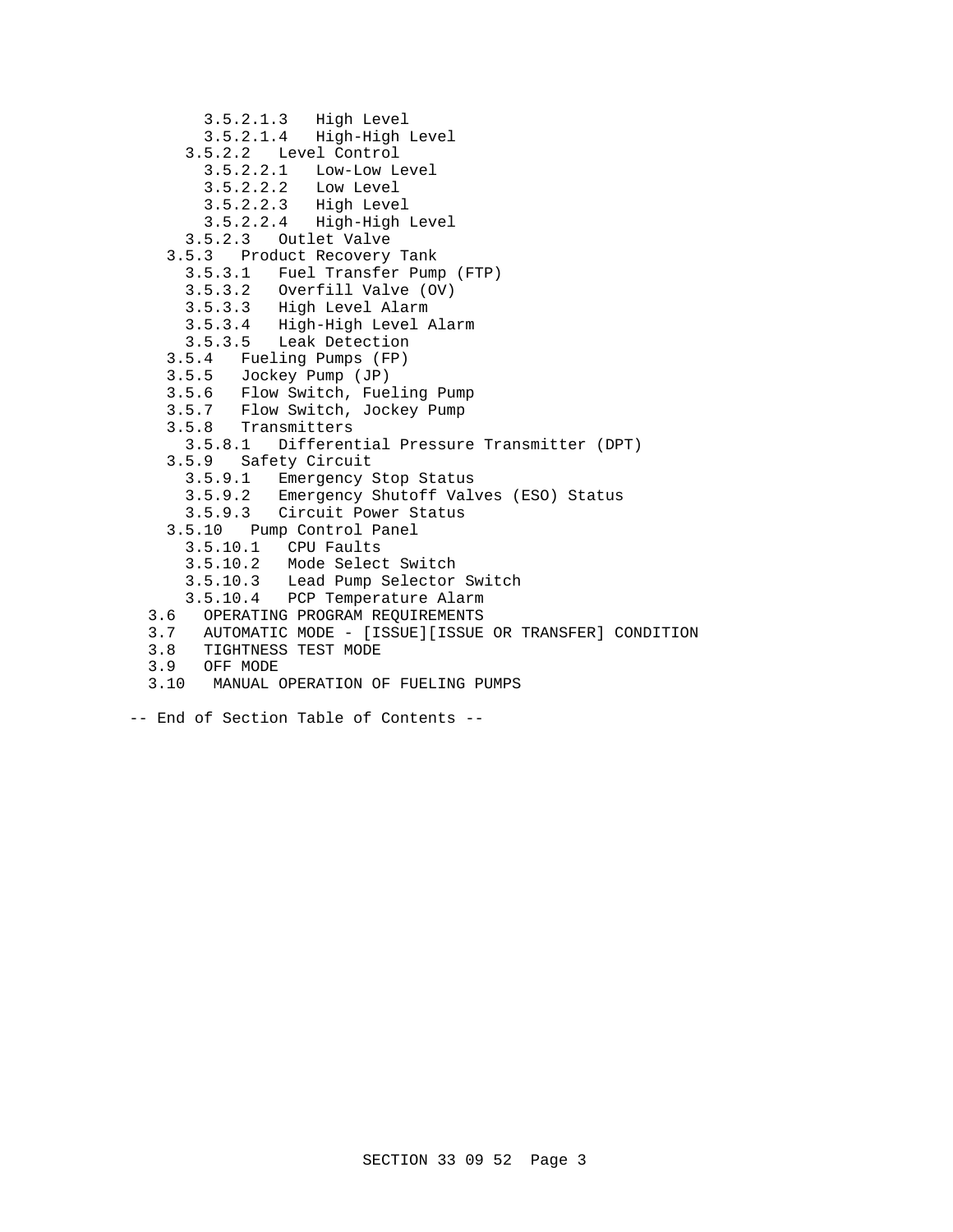UFGS-33 09 52 (November 2018)

USACE / NAVFAC / AFCEC / NASA

--------------------------------------

Preparing Activity: NAVFAC

#### UNIFIED FACILITIES GUIDE SPECIFICATIONS

References are in agreement with UMRL dated April 2022 

#### SECTION 33 09 52

FUEL PUMP CONTROL AND ANNUNCIATION SYSTEM (NON-HYDRANT)  $11/18$ 

NOTE: This guide specification covers the requirements for the Pump Control and Annunciation System for fueling systems that are not Hydrant Systems and are not Military Service Stations.

Power requirements for equipment are to be in accordance with the available power at the Activity (such as OCONUS areas).

Adhere to UFC 1-300-02 Unified Facilities Guide Specifications (UFGS) Format Standard when editing this guide specification or preparing new project specification sections. Edit this guide specification for project specific requirements by adding, deleting, or revising text. For bracketed items, choose applicable item(s) or insert appropriate information.

Remove information and requirements not required in respective project, whether or not brackets are present.

Comments, suggestions and recommended changes for this guide specification are welcome and should be submitted as a Criteria Change Request (CCR). 

#### PART 1 GENERAL

NOTE: This specification is for pump control panels for systems that are not Hydrant Systems and are not Military Service Stations. Do not use this specification for super refueler fillstands. A typical facility using this specification will have two fuel storage tanks, two truck offloading positions, two truck fillstand loading positions, and a pump and filter building with a conditioned control room where this panel is located. Confirm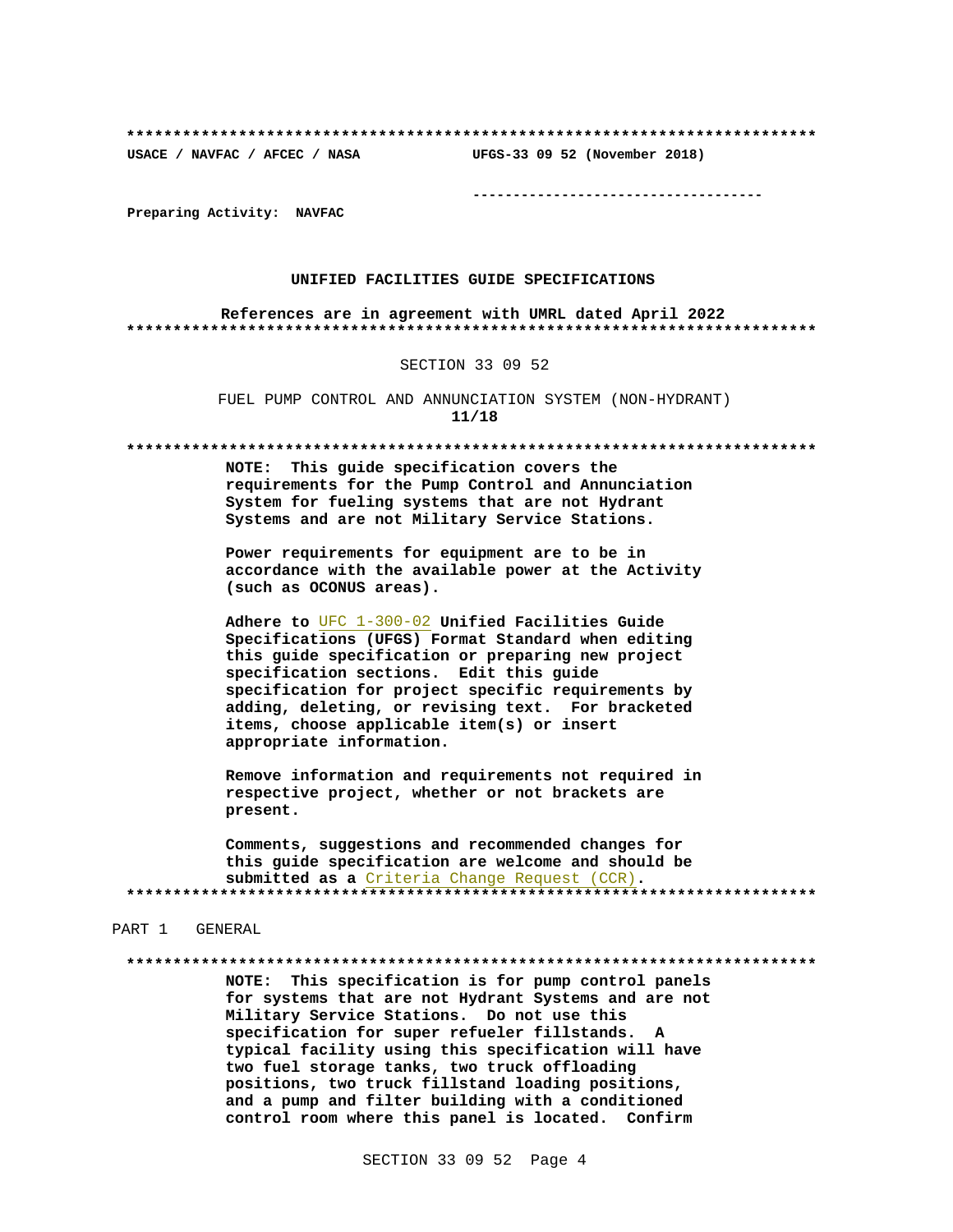use of this specification with Service Headquarters or officially designated alternate.

Cut and Cover systems must conform to Standard Design AW 078-24-33 UNDERGROUND VERTICAL STORAGE TANKS CUT AND COVER. Field fabricated ASTs must conform to AW 078-24-27 ABOVEGROUND VERTICAL STEEL TANKS WITH FIXED ROOFS. Standards can be found on the Whole Building Design Guide at the following location

https://www.wbdg.org/ffc/dod/non-cos-standards. 

#### 1.1 REFERENCES

#### 

NOTE: This paragraph is used to list the publications cited in the text of the guide specification. The publications are referred to in the text by basic designation only and listed in this paragraph by organization, designation, date, and title.

Use the Reference Wizard's Check Reference feature when you add a Reference Identifier (RID) outside of the Section's Reference Article to automatically place the reference in the Reference Article. Also use the Reference Wizard's Check Reference feature to update the issue dates.

### References not used in the text will automatically be deleted from this section of the project specification when you choose to reconcile references in the publish print process.

The publications listed below form a part of this specification to the extent referenced. The publications are referred to within the text by the basic designation only.

INSTITUTE OF ELECTRICAL AND ELECTRONICS ENGINEERS (IEEE)

| <b>IEEE C37.90</b> | (2005; R 2011) Standard for Relays and |
|--------------------|----------------------------------------|
|                    | Relay Systems Associated With Electric |
|                    | Power Apparatus                        |
|                    |                                        |

**IEEE C62.41** (1991; R 1995) Recommended Practice on Surge Voltages in Low-Voltage AC Power Circuits

#### INTERNATIONAL SOCIETY OF AUTOMATION (ISA)

ISA 18.1 (1979; R2004) Annunciator Sequences and Specifications

#### NATIONAL ELECTRICAL MANUFACTURERS ASSOCIATION (NEMA)

**NEMA 250** (2020) Enclosures for Electrical Equipment (1000 Volts Maximum)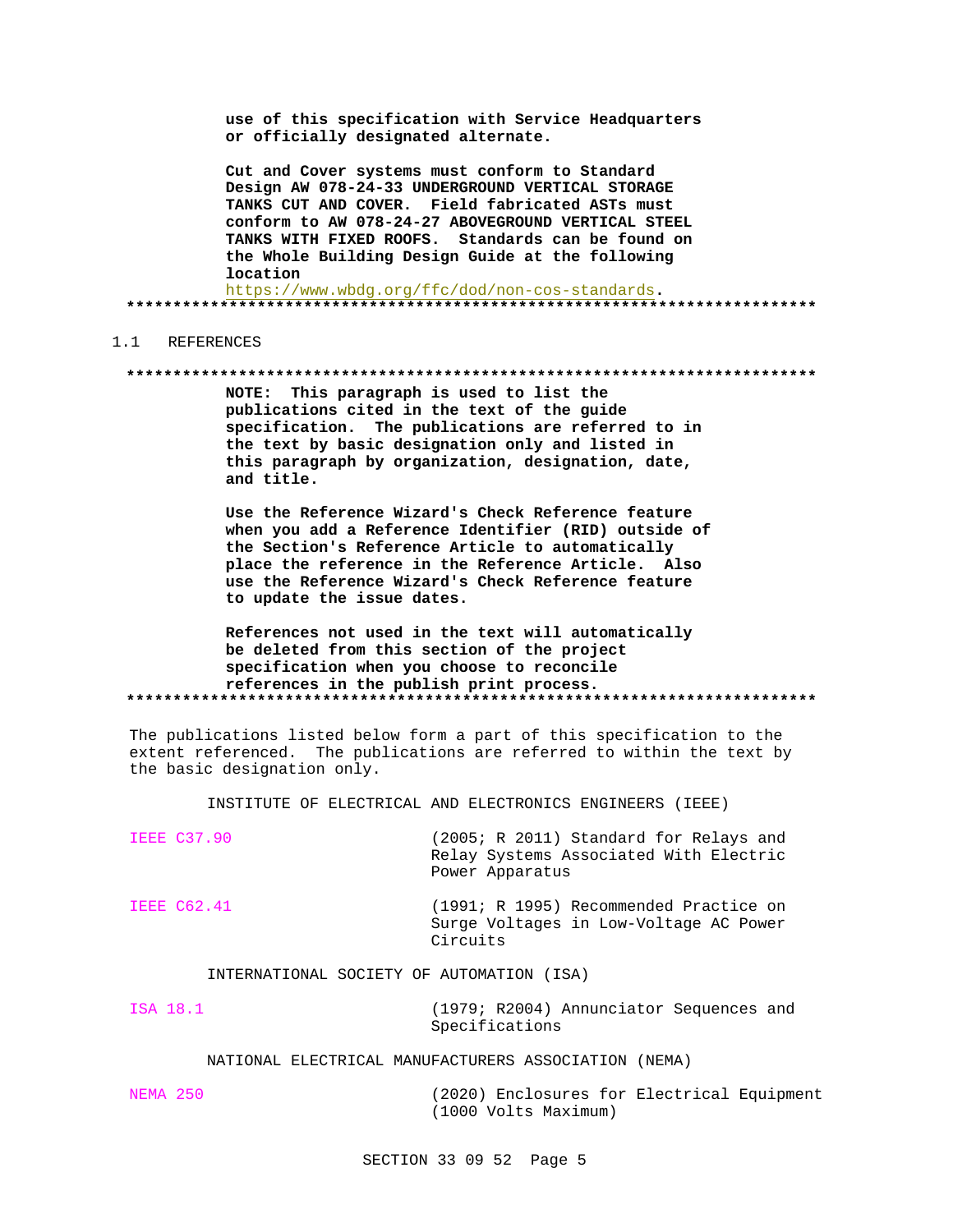| NEMA IA 2                                    | (2005) Programmable Controllers - Parts 1<br>thru 8                                                           |  |  |  |
|----------------------------------------------|---------------------------------------------------------------------------------------------------------------|--|--|--|
| NEMA ICS 1                                   | (2000; R 2015) Standard for Industrial<br>Control and Systems: General Requirements                           |  |  |  |
| NEMA ICS 2                                   | (2000; R 2020) Industrial Control and<br>Systems Controllers, Contactors, and<br>Overload Relays Rated 600 V  |  |  |  |
| NEMA ICS 4                                   | (2015) Application Guideline for Terminal<br><b>Blocks</b>                                                    |  |  |  |
| NEMA ICS 6                                   | (1993; R 2016) Industrial Control and<br>Systems: Enclosures                                                  |  |  |  |
| NATIONAL FIRE PROTECTION ASSOCIATION (NFPA)  |                                                                                                               |  |  |  |
| NFPA 70                                      | (2020; ERTA 20-1 2020; ERTA 20-2 2020; TIA<br>20-1; TIA 20-2; TIA 20-3; TIA 20-4)<br>National Electrical Code |  |  |  |
| U.S. FEDERAL COMMUNICATIONS COMMISSION (FCC) |                                                                                                               |  |  |  |
| FCC Part 15                                  | Radio Frequency Devices (47 CFR 15)                                                                           |  |  |  |
| UNDERWRITERS LABORATORIES (UL)               |                                                                                                               |  |  |  |
| <b>UL 508</b>                                | (2018; Reprint Jul 2021) UL Standard for<br>Safety Industrial Control Equipment                               |  |  |  |
| UL 1012                                      | (2010; Reprint Apr 2016; Rev Mar 2021) UL<br>Standard for Safety Power Units Other than<br>Class <sub>2</sub> |  |  |  |
| UL 1449                                      | (2021) UL Standard for Safety Surge                                                                           |  |  |  |

- 1.2 ADMINISTRATIVE REQUIREMENTS
	- a. Section 26 20 00 INTERIOR DISTRIBUTION SYSTEM applies to this section, with the additions and modifications specified herein.

Protective Devices

- b. Programmable Logic Controllers (PLCs) receive information from pressure transmitters and other devices to control the pumps and control valves.
- c. The control system must be furnished by a single supplier. See Section 33 57 55 FUEL SYSTEM COMPONENTS (NON-HYDRANT) for other required components of the control system. The control system supplier must be responsible for providing a fully functional control system, in accordance with the drawings and specifications, including the field devices. Installation must be in accordance with NFPA 70.
- d. Submit six copies of Operation and Maintenance Manuals, within 7 calendar days following the completion of factory tests. Installation, Operation, and Maintenance manuals for all system components supplied must be furnished following the completion of shop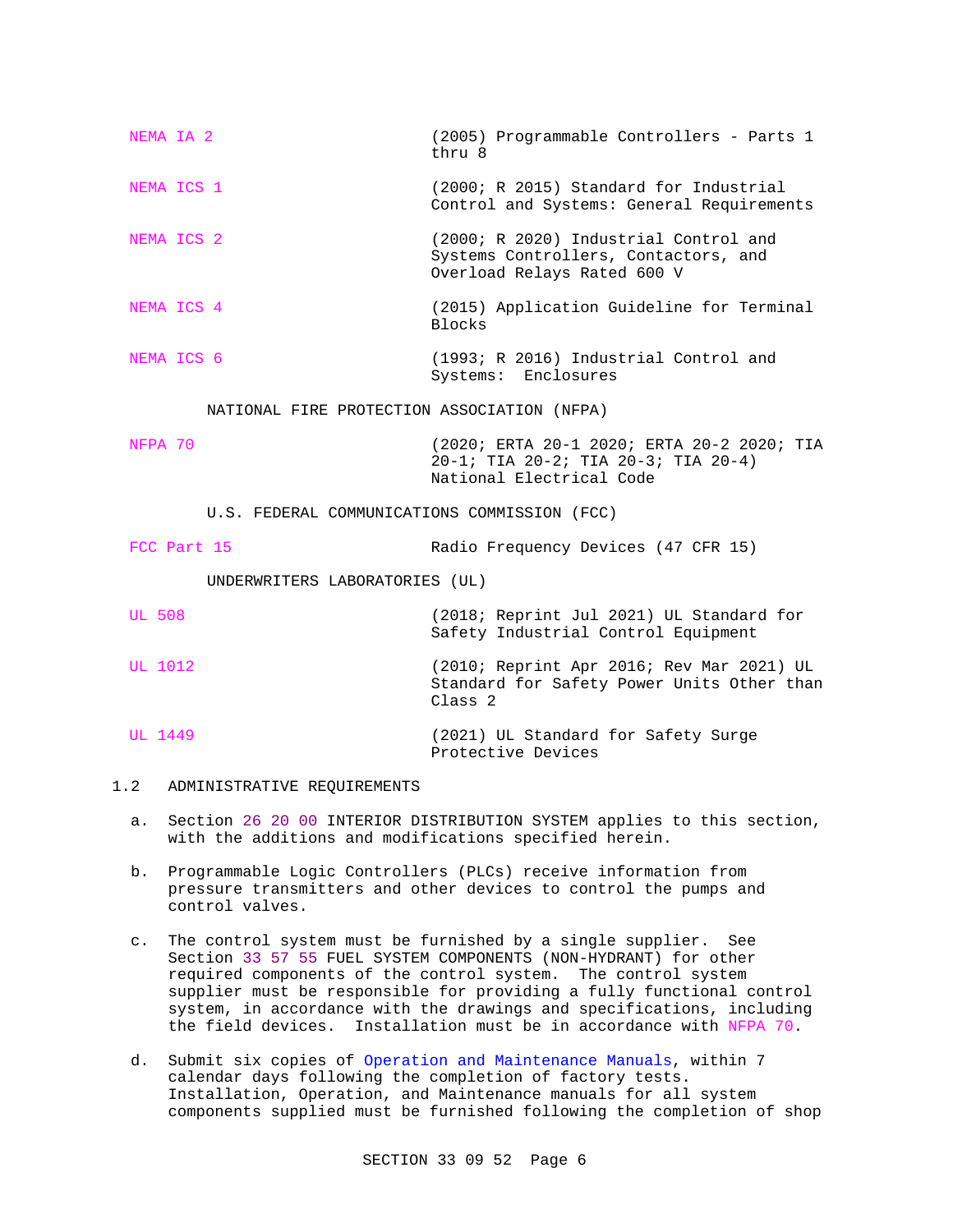tests and must include:

- (1) Pump Control Panel including interior and exterior system components layout. Complete guide outlining step-by-step procedures for system startup and operation.
- (2) All documents previously submitted and approved with all comments and field changes annotated. Complete description of the sequence of operation including that described in PART 3 and any subsystems not controlled by the PLC (e.g. alarm annunciator safety/circuit).
- (3) Complete listing of all programming of the PLCs, laptop computer, and Personal Computer.
- (4) Complete relay ladder logic diagrams, PLC input/output diagrams and control power distribution diagrams for the complete control system.
- (5) Complete troubleshooting guide, which lists possible operational problems and corrective action to be taken, including all as-built conditions.
- e. Submit documents demonstrating the accuracy and completeness of the list of material and components, that items proposed comply fully with contract requirements, and are otherwise suitable for the application indicated. Documents must consist of all data or drawings published by the manufacturer of individual items listed including manufacturer's descriptive and technical literature, performance data, catalog cuts, and installation instructions. Submit additional material if the listed items are not adequate to identify intent or conformance to technical requirements. Provide typed and electronic copies of these lists for approval. Any delays associated with resubmittals of incomplete or ambiguous initial submittals will be the Contractor's responsibility.
- f. Documents must be bound in a suitable binder adequately marked or identified on the spine and front cover. A table of contents page must be included and marked with pertinent contract information and contents of the manual. Tabs must be provided to separate different types of documents, such as catalog ordering information, drawings, instructions, and spare parts data. Index sheets must be provided for each section of the manual when warranted by the quantity of documents included under separate tabs or dividers.

#### $1.3$ SUBMITTALS

NOTE: Review Submittal Description (SD) definitions in Section 01 33 00 SUBMITTAL PROCEDURES and edit the following list, and corresponding submittal items in the text, to reflect only the submittals required for the project. The Guide Specification technical editors have classified those items that require Government approval, due to their complexity<br>or criticality, with a "G." Generally, other submittal items can be reviewed by the Contractor's Quality Control System. Only add a "G" to an item if the submittal is sufficiently important or complex in context of the project.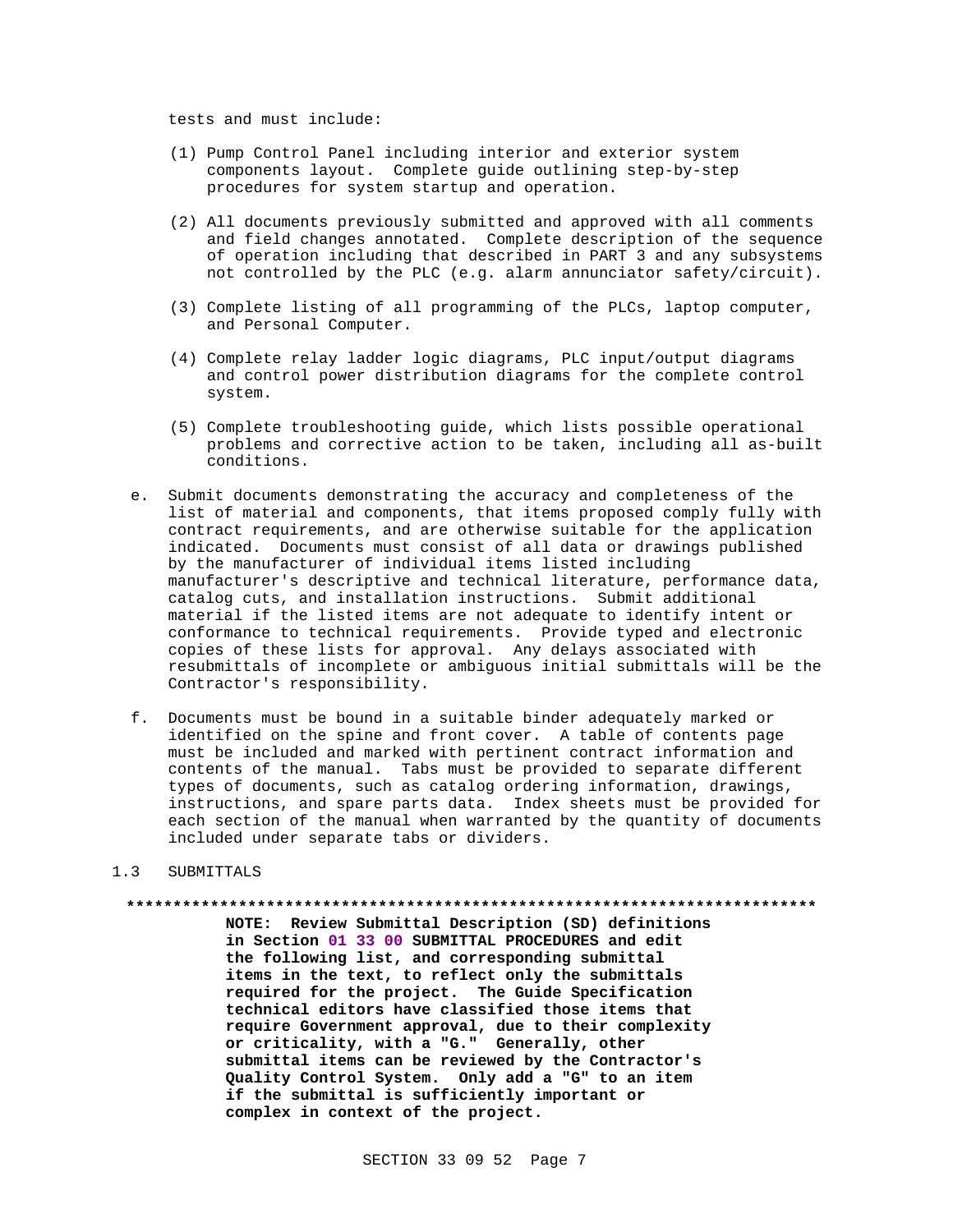**For Army projects, fill in the empty brackets following the "G" classification, with a code of up to three characters to indicate the approving authority. Codes for Army projects using the Resident Management System (RMS) are: "AE" for Architect-Engineer; "DO" for District Office (Engineering Division or other organization in the District Office); "AO" for Area Office; "RO" for Resident Office; and "PO" for Project Office. Codes following the "G" typically are not used for Navy, Air Force, and NASA projects.**

**The "S" classification indicates submittals required as proof of compliance for sustainability Guiding Principles Validation or Third Party Certification and as described in Section 01 33 00 SUBMITTAL PROCEDURES.**

**Choose the first bracketed item for Navy, Air Force, and NASA projects, or choose the second bracketed item for Army projects. \*\*\*\*\*\*\*\*\*\*\*\*\*\*\*\*\*\*\*\*\*\*\*\*\*\*\*\*\*\*\*\*\*\*\*\*\*\*\*\*\*\*\*\*\*\*\*\*\*\*\*\*\*\*\*\*\*\*\*\*\*\*\*\*\*\*\*\*\*\*\*\*\*\***

Government approval is required for submittals with a "G" or "S" classification. Submittals not having a "G" or "S" classification are [for Contractor Quality Control approval.][for information only. When used, a code following the "G" classification identifies the office that will review the submittal for the Government.] Submit the following in accordance with Section 01 33 00 SUBMITTAL PROCEDURES:

SD-02 Shop Drawings

Shop Drawing; G[, [\_\_\_\_]]

SD-03 Product Data

Tools and Spare Parts

Pump Control Panel (PCP) and Components; G[, [\_\_\_\_]]

Laptop Computer; G[, [\_\_\_\_]]

Personal Computer (PC); G[, [\_\_\_\_]]

Laser Printer; G[, [\_\_\_\_]]

FCC Computer; G[, [\_\_\_\_]]

Programmable Logical Controller (PLC) Hardware and Software; G[,  $[$   $]$   $]$ 

Control Wiring Data Lists; G[, [\_\_\_\_\_]]

Graphics Display Screen; G[, [\_\_\_\_]]

SD-06 Test Reports

Certified Pump Control Panel (PCP) Shop Test Report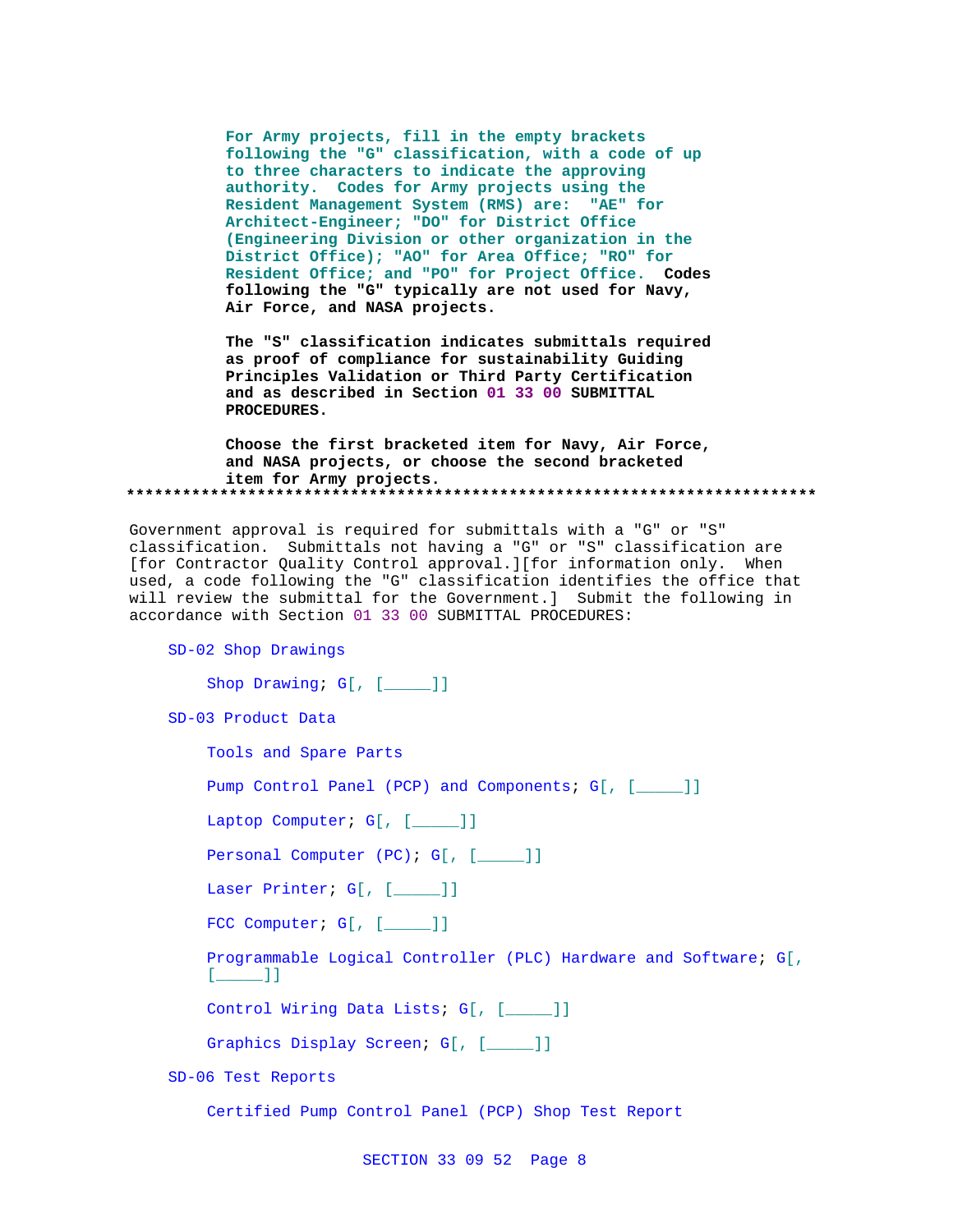Record of Test

SD-07 Certificates

Experience and Qualifications; G[, [\_\_\_\_]] Testing Plan; G[, [\_\_\_\_\_]] Training Plan for Instructing Personnel; G[, [\_\_\_\_]] SD-10 Operation and Maintenance Data

Operation and Maintenance Manuals; G[, [\_\_\_\_]]

1.4 TOOLS AND SPARE PARTS

Provide the following:

- a. Any special tools necessary for operation and maintenance of the system components providing supplier name, current cost, catalog order number, and a recommended list of spare parts to be stocked.
- b. One spare set of fuses of each type and size.
- c. Recommended manufacturer list of spare parts, including part number, current unit price, and source of supply.
- d. One spare power supply module.
- e. One spare I/O module for discrete devices and one for analog devices.
- f. Two PLC RAM back-up batteries.
- g. Two complete sets of spare ink cartridges for the laser printer.
- h. Minimum of 10 spare lamps for the Alarm Annunciator.
- i. Minimum of 10 spare lamps of each type of non-LED lamps used on the Pump Control Panel.

1.5 EXPERIENCE AND QUALIFICATIONS

Submit the following data for approval:

- a. Certification stating that the manufacturer has manufactured, installed, and successfully completed at least five PLC-based systems for automatic cycling of pumps based upon varying dispensing demands ranging from 0 to 182 L/s 0 to 2400 GPM utilizing multiple pumps. At least two of the five PLC-based systems must be for dispensing jet fuel into a pressurized, constant pressure, flow demand aircraft hydrant system.
- b. Certification that the control systems have successfully operated over the last 2-years and are currently in service.
- c. Project names, locations, and system description of these installations. Include user point-of-contact and current telephone numbers.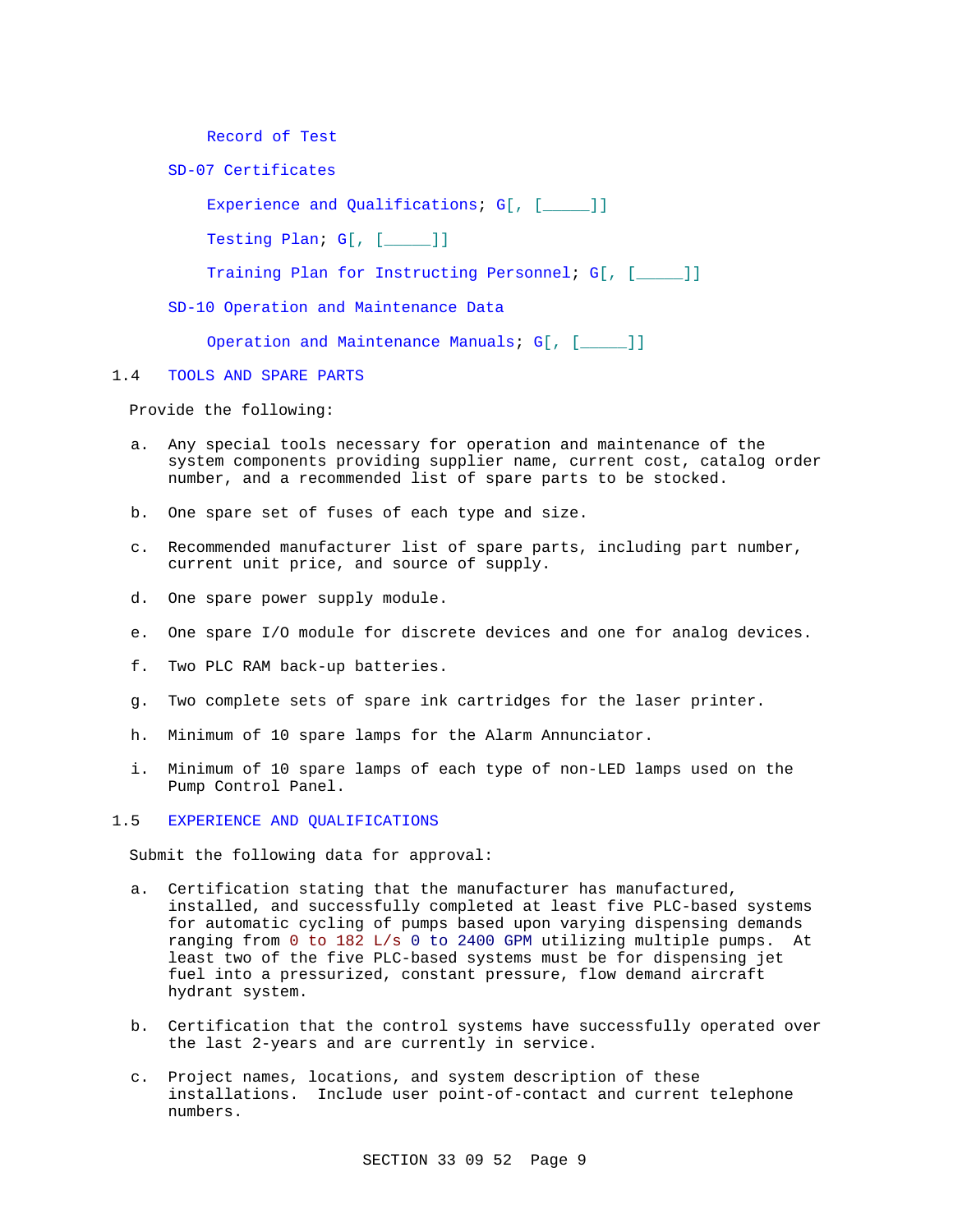#### 1.6 WARRANTY

The Pump Control and Annunciation System including devices, hardware and software must be warranted for a period of one year from the date of acceptance of the system by the Government. This warranty service must include parts and labor service for system components supplied under this specification. Upon notification by the Government of system or component failure, respond at the site with necessary parts within 48-hours of notification.

### PART 2 PRODUCTS

- 2.1 MATERIALS AND SYSTEM COMPONENTS
- 2.1.1 Pump Control Panel (PCP) and Components

### **\*\*\*\*\*\*\*\*\*\*\*\*\*\*\*\*\*\*\*\*\*\*\*\*\*\*\*\*\*\*\*\*\*\*\*\*\*\*\*\*\*\*\*\*\*\*\*\*\*\*\*\*\*\*\*\*\*\*\*\*\*\*\*\*\*\*\*\*\*\*\*\*\*\* NOTE: Panel size indicated is for a Type III hydrant system. Adjust as required to suit the project. \*\*\*\*\*\*\*\*\*\*\*\*\*\*\*\*\*\*\*\*\*\*\*\*\*\*\*\*\*\*\*\*\*\*\*\*\*\*\*\*\*\*\*\*\*\*\*\*\*\*\*\*\*\*\*\*\*\*\*\*\*\*\*\*\*\*\*\*\*\*\*\*\*\***

NEMA ICS 1, NEMA ICS 6, NEMA 250, and UL 508. The PCP enclosure must be a freestanding NEMA Type 12, smooth, gasketed enclosure constructed of 12 gauge steel. All seams must be continuously welded and there must be no drilled holes or knockout prior to delivery to the job site. The pump control panel dimensions must be a maximum of [2.3 m] [\_\_\_\_\_] [90-inches] [\_\_\_\_\_] high, maximum [1.8 m] [\_\_\_\_\_] [72-inches] [\_\_\_\_\_] wide, and a maximum of [610 mm] [\_\_\_\_\_] [24-inches] [\_\_\_\_\_] deep and must have removable lifting eyes. The interior surfaces of the panel must be properly cleaned, primed, and spray painted with white high-gloss enamel. Exterior surfaces must have standard factory finish. Access for the PCP must be front only and must consist of hinged doors having 3-point latching mechanisms. The doors must open approximately 120 degrees. Rack mounting angles, swing-out panels and other component mounting hardware must be installed such that servicing of one component must not require removal or disconnection of other components. No clearance will be required between the back of the panel and the room walls. Terminal facilities must be arranged for entrance of external conductors from the top or bottom of the enclosure.

2.1.2 Ventilation System

### **\*\*\*\*\*\*\*\*\*\*\*\*\*\*\*\*\*\*\*\*\*\*\*\*\*\*\*\*\*\*\*\*\*\*\*\*\*\*\*\*\*\*\*\*\*\*\*\*\*\*\*\*\*\*\*\*\*\*\*\*\*\*\*\*\*\*\*\*\*\*\*\*\*\* NOTE: For enclosures smaller than 1.8 m 72-inches wide, provide one supply fan, one exhaust grill, and two thermostats. \*\*\*\*\*\*\*\*\*\*\*\*\*\*\*\*\*\*\*\*\*\*\*\*\*\*\*\*\*\*\*\*\*\*\*\*\*\*\*\*\*\*\*\*\*\*\*\*\*\*\*\*\*\*\*\*\*\*\*\*\*\*\*\*\*\*\*\*\*\*\*\*\*\***

Provide [one] [two] supply fans, single phase, 115 volt. Each fan must supply a minimum of 47 L/s 100 CFM. The supply and exhaust grill must contain a filter that is easily removed from the exterior of the enclosure. Also provide [two] [three] thermostats with an adjustable set point range of 21 degrees C 70 degrees F to 60 degrees C 140 degrees F. Locate the thermostats near the top in the interior of the PCP.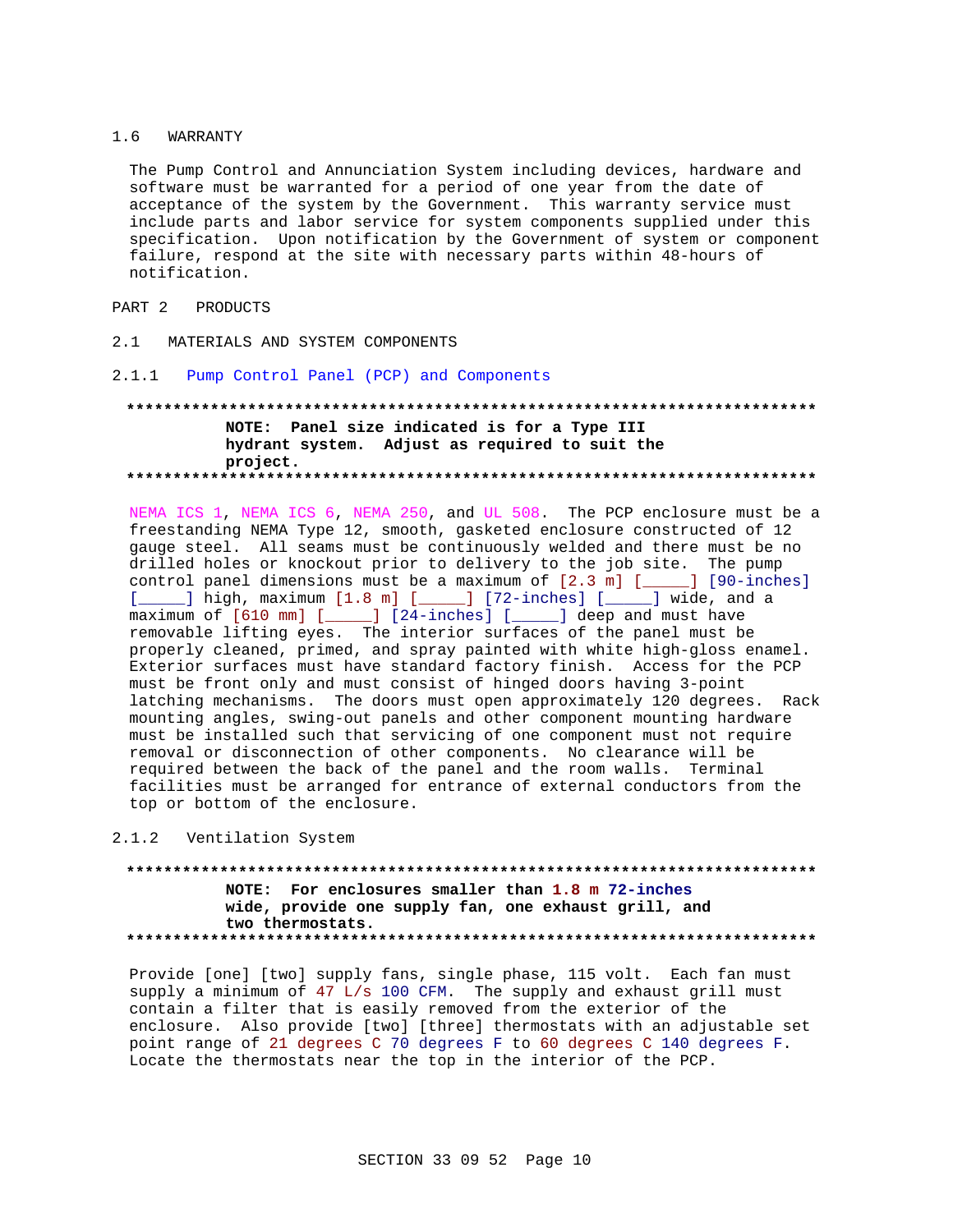#### 2.1.3 Ground Bar

The control panel must have a tin-plated copper equipment ground bar. The bar must have a minimum of twenty grounding screws.

#### 2.1.4 Standard Indicator Lights

NEMA ICS 1, NEMA ICS 2, and UL 508. Lights must be heavy duty, NEMA 13, 22.5 mm 1-inch mounting hole, round indicating lights operating at 120 volts ac/dc or 24 volts ac/dc. Long life bulbs must be used. Indicator lights must have a legend plate with words as shown on drawings. Lens color as indicated on the drawings. Lights must be "push to test (lamp)" type. LED type lamps of comparable size and color may be substituted for standard indicator lights.

# 2.1.5 Selector Switches

NEMA ICS 1, NEMA ICS 2, and UL 508. Non-illuminated lever operated selector switches must be heavy duty, NEMA 13, round, and utilize a 22.5 mm 7/8-inches mounting hole. They must have the number of positions as indicated on the drawings. Switches must be rated 600 volt, 10 amperes continuous. Legend plates must be provided with each switch with words as indicated on the drawings.

#### 2.1.6 Pushbuttons

NEMA ICS 1, NEMA ICS 2, and UL 508. Non-illuminated pushbuttons must be heavy duty, NEMA 13, round, utilize a 22.5 mm 7/8-inch mounting hole, and have the number and type of contacts as indicated on the drawings or elsewhere in the specifications. The emergency stop switch must be a red mushroom head, 38 mm 1.5inch diameter, momentary contact type. Pushbuttons must be rated 600 volt, 10 amperes continuous. Legend plates must be provided with each switch with words as indicated on the drawings.

#### 2.1.7 Relays

IEEE C37.90, NEMA ICS 2, UL 508.

#### 2.1.8 Nameplates

Nameplates must be made of laminated plastic with black outer layers and a white core. Edges must be chamfered. Nameplates must be fastened with black-finished round-head drive screws or approved nonadhesive metal fasteners.

#### 2.1.9 Transient Voltage Surge Suppression Devices

IEEE C62.41 for Category "B" transients, UL 1449.

#### 2.1.10 Terminal Blocks

NEMA ICS 4. Terminal blocks for conductors exiting the PCP must be two-way type with double terminals, one for internal wiring connections and the other for external wiring connections. Terminal blocks must be made of bakelite or other suitable insulating material with full deep barriers between each pair of terminals. A terminal identification strip must form part of the terminal block and each terminal must be identified by a number in accordance with the numbering scheme on the approved wiring diagrams.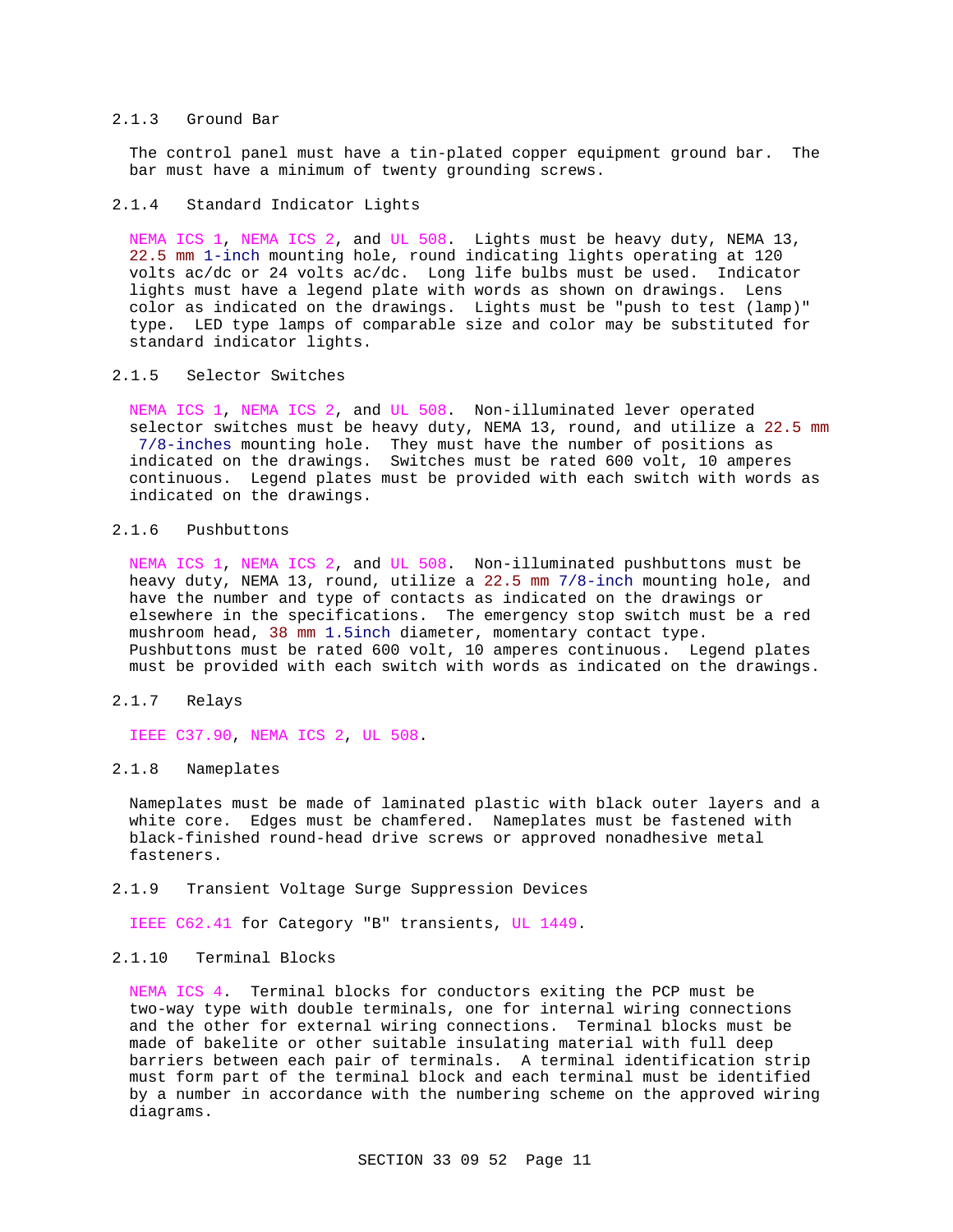#### 2.1.11 Circuit Breakers

UL 508. Individual, appropriately sized, terminal block mounted, circuit breakers must be provided for all 120 volt PCP mounted system components and for the 120 volt terminal boards shown on the drawings.

2.1.12 Uninterruptible Power Supplies

## **\*\*\*\*\*\*\*\*\*\*\*\*\*\*\*\*\*\*\*\*\*\*\*\*\*\*\*\*\*\*\*\*\*\*\*\*\*\*\*\*\*\*\*\*\*\*\*\*\*\*\*\*\*\*\*\*\*\*\*\*\*\*\*\*\*\*\*\*\*\*\*\*\*\* NOTE: The power requirements are to be in accordance with the available power at the Activity (such as OCONUS regions). \*\*\*\*\*\*\*\*\*\*\*\*\*\*\*\*\*\*\*\*\*\*\*\*\*\*\*\*\*\*\*\*\*\*\*\*\*\*\*\*\*\*\*\*\*\*\*\*\*\*\*\*\*\*\*\*\*\*\*\*\*\*\*\*\*\*\*\*\*\*\*\*\*\***

UL 1012. Input voltage must be 120 volts (nominal), 1 phase, 60 Hertz. Output voltage regulation must be plus/minus 5.0 percent for the following conditions:

- a. 20 to 100 percent load on output.
- b. Input voltage variation of minus 15 to 10 percent.
- c. Constant load power factor between 80 and 100 percent.

Response time must be 1.5 cycles or less. Battery capacity must be such as to provide an orderly shut down of operating programs or as a minimum 10 minutes.

#### 2.1.13 Miscellaneous Power Supplies

UL 1012. Certain field devices may require power other than 120 VAC (i.e. 24 VDC). The power supplies must be convection cooled, have fully isolated independent outputs, have constant voltage, have short circuit and overvoltage protection, and have automatic current limiting.

2.1.14 Alarm Annunciator

UL 508 and ISA 18.1. The Alarm Annunciator must provide visual annunciation, local and remote monitoring, constant or flashing visual and audible alarm as specified herein. The annunciator must be completely solid state with no moving parts. The annunciator must be furnished with cabinet and hardware appropriate for flush mounting on the control panel. A power supply either integral or separately mounted must operate on 120 volts, 60 Hertz. The annunciator must have windows arranged in a matrix configuration (rows and columns). Each window must be at least 24 mm 15/16-inch high by 40 mm 1-5/8-inches wide and must have rear illuminated translucent engraved nameplate. Lettering must be at least 4 mm 5/32-inches high. System lamp voltage must be 24 to 28 volts dc. The cells must be individually addressable and not hardwired.

# 2.1.15 Alarm Horns

UL 508. The alarm horns must consist of 3-vibrating horns and 2-resonating horns. One vibrating horn is to be mounted in the PCP, and two vibrating and two resonating horns must be mounted outside of the pumphouse as shown on the drawings. The exterior horns must each produce 100 db at 3 m 10 feet and must be provided in a weather proof housing. The PCP horn must produce 70 db at 3 m 10 feet.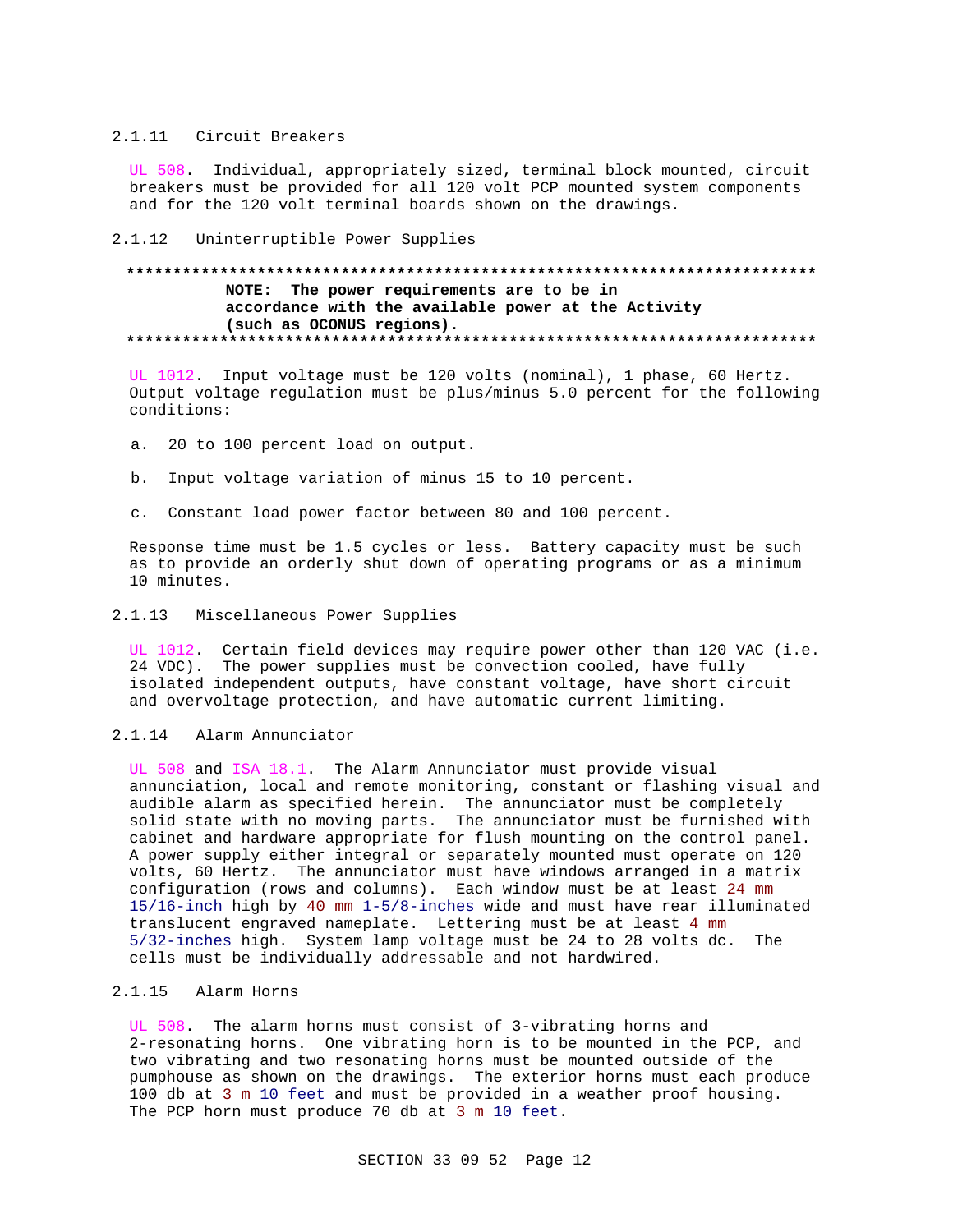#### 2.1.16 Laptop Computer

### 2.1.16.1 Hardware

The following are the minimum hardware requirements for the laptop computer:

- a. Latest [Core i3] [\_\_\_\_\_] CPU operating at 3.9 GHz or faster
- b. 8 GB RAM
- c. 1 TB hard drive
- d. 16X Read Write DVD drive
- e. 381 mm 15-inch 1080p LED Backlit Display
- f. Keyboard
- g. Pointing device (e.g. mouse, track ball)
- h. 120VAC and Battery power supply
- i All cables and connectors for interfacing with PLC and personal computer
- j. HDMI Port
- k. Two USB 3.0 communications ports
- l. Provide a carrying case for the Laptop Computer

## 2.1.16.2 Software

The following is the minimum software to be loaded on the laptop. The software must be the most current versions and compatible with each other to make a complete and usable system. All software needs to be fully site licensed (provide with software key) and come with all disks to allow a full restore or reload of software in the event of a hard drive crash.

- a. Operating system (e.g. the latest commercially available MS Operating system)
- b. Software for programming the PLCs
- c. Software for programming the personal computer
- 2.1.17 Personal Computer (PC)

#### 2.1.17.1 Hardware

The following are the minimum hardware requirements for the personal computer:

a. Latest [Core i3] [\_\_\_\_\_] CPU operating at 2.4 GHZ or faster

b. 8 GB RAM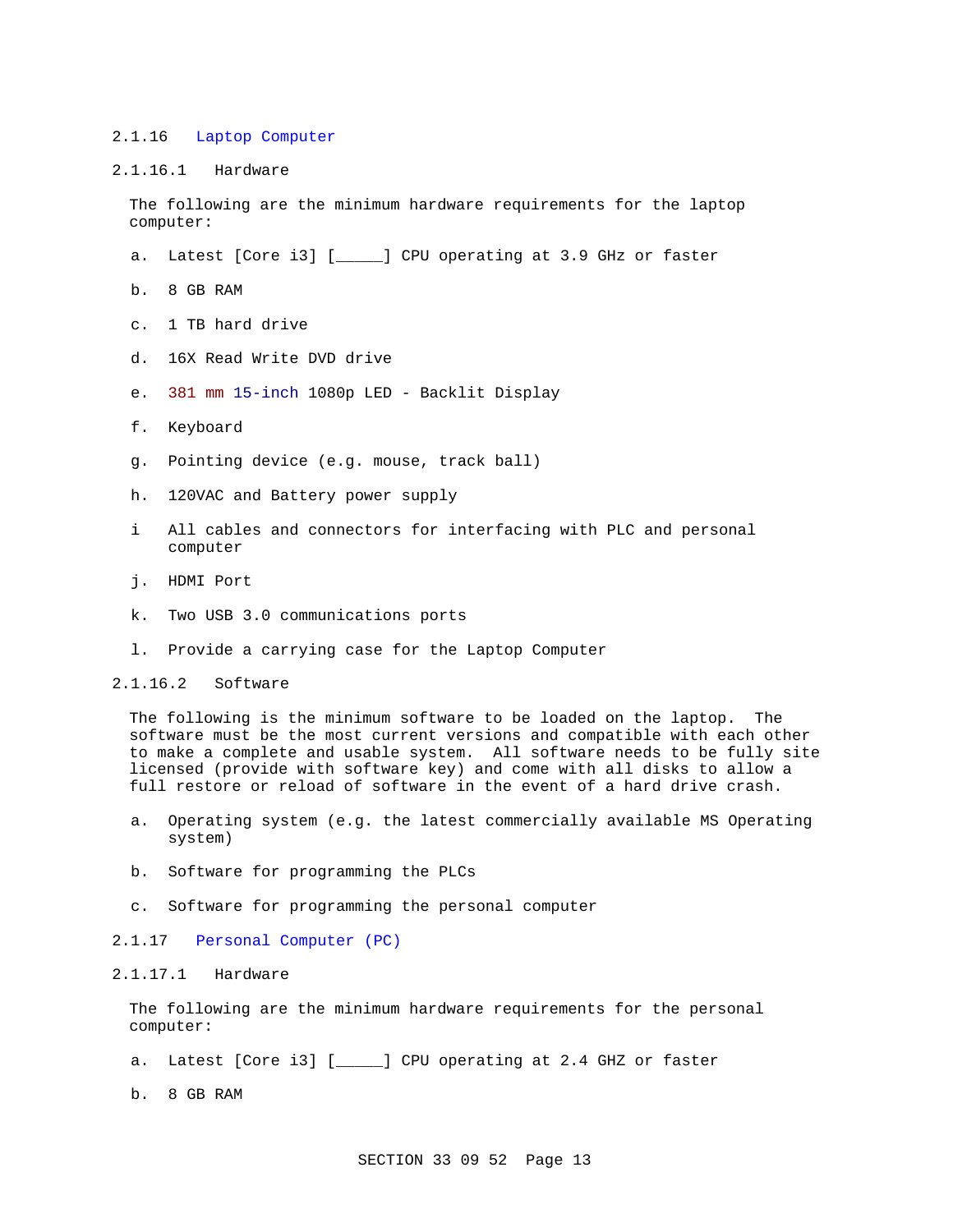- c. 1 TB hard drive
- d. 16X Read Write DVD drive
- e. Color 432 mm 17-inches 1080p LED-Backlit flat screen monitor
- f. Keyboard
- g. Pointing device (e.g. mouse)
- h. Parallel communication port
- i. Serial communication port compatible with PLC (e.g. RS-232-C, RS-485)
- j. 120 VAC operating power
- k. All cables and connectors interfacing with PLC and Laser Printer
- l. Provide a modem capable of remote troubleshooting of the system. The modem will not be permanently connected to the System
- m. Two USB 3.0 communications ports
- n. Two HDMI ports
- 2.1.17.2 Software

The following is the minimum software to be loaded on the personal computer. The software must be the most current versions and compatible with each other to make a complete and usable system. All software needs to be fully site licensed (provide with software key) and come with all disks to allow a full restore or reload of software in the event of a hard drive crash.

- a. Operating system (e.g. the latest commercially available MS Operating System).
- b. Software for programming the PLCs.
- c. The personal computer must communicate with the PLCs to display system status and change system set points. The personal computer must have run-time graphical software to display the graphical screens described later and to change set points.
- d. Software for recording, tracking, trending, and printing out the pressures, flows, and operational status of all monitored components of the fueling system on a real time basis.
- e. MS Office Professional with Excel to allow the trending data described above to be imported to Excel where it can be studied, manipulated, graphed, and easily sent electronically.

#### 2.1.18 Laser Printer

Provide color laser jet alarm/report printer. The unit must print in black at a minimum speed of twelve pages per minute. It must print in color at a minimum speed of ten pages per minute. As a minimum print color graphs of various system pressures, issue flow, and return flow vs. time in seven colors. Provide two sets of spare replacement ink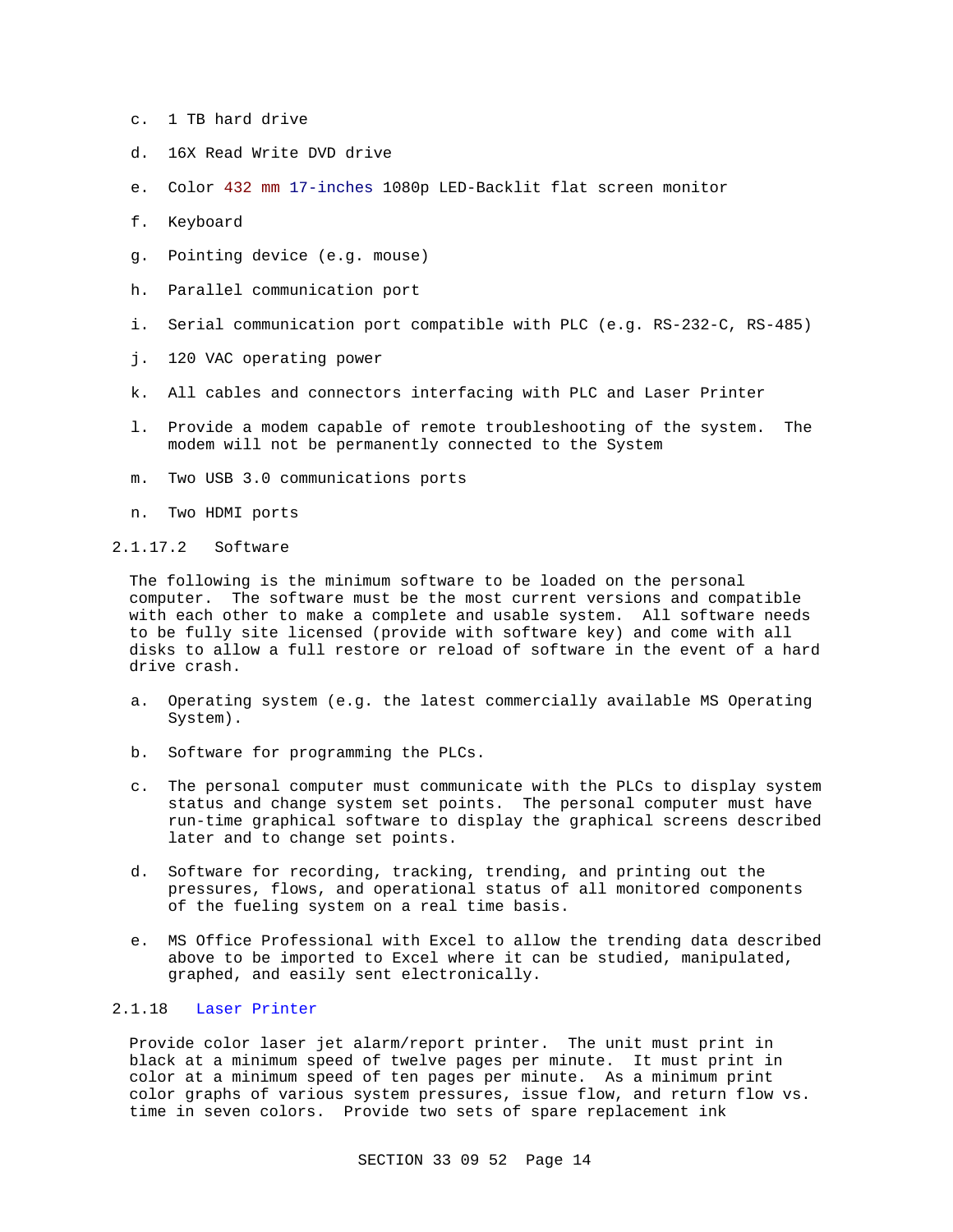cartridges.

#### 2.1.19 FCC Computer

#### 2.1.19.1 Hardware

The FCC computer must be a copy of the personal computer so that upon failure of the personal computer it could be relocated to the pumphouse to assume the personal computers duties. The normal duties of the FCC computer must be to serve as a remote monitor only of the screens that are available on the personal computer. The following are the minimum hardware requirements for the FCC computer:

- a. Latest [Core i3] [\_\_\_\_\_] CPU operating at 3.9 GHZ or faster
- b. 8 GB RAM
- c. 1 TB hard drive
- d. 16X Read Write DVD drive
- e. Color 432 mm 17-inches 1080p LED-Backlit flat screen monitor
- f. Keyboard
- g. Pointing device (e.g. mouse)
- h. Parallel communication port
- i. Serial communication port compatible with PLC (e.g. RS-232-C, RS-485)
- j. 120 VAC operating power
- k. All cables and connectors interfacing with PLC and Laser Printer
- l. Provide a modem capable of remote troubleshooting of the system. The modem will not be permanently connected to the System
- m. Two USB 3.0 communications ports
- n. Two HDMI ports

#### 2.1.19.2 Software

The following is the minimum software to be loaded on the FCC computer. The FCC computer must be capable of replacing the Personal computer in the pumphouse if the personal computer fails. It will be set up initially to serve only as a remote monitor of the system while located at the FCC. Should the personal computer fail, the FCC computer will be relocated to the pumphouse and then assume the role of the personal computer. The computer software must have a built in command to tell the computer whether it is serving as the personal computer or as the remote monitor only. The software must be the most current versions and compatible with each other to make a complete and usable system. All software needs to be fully site licensed (provide with software key) and come with all disks to allow a full restore or reload of software in the event of a hard drive crash.

a. Operating system (the latest commercially available MS Operating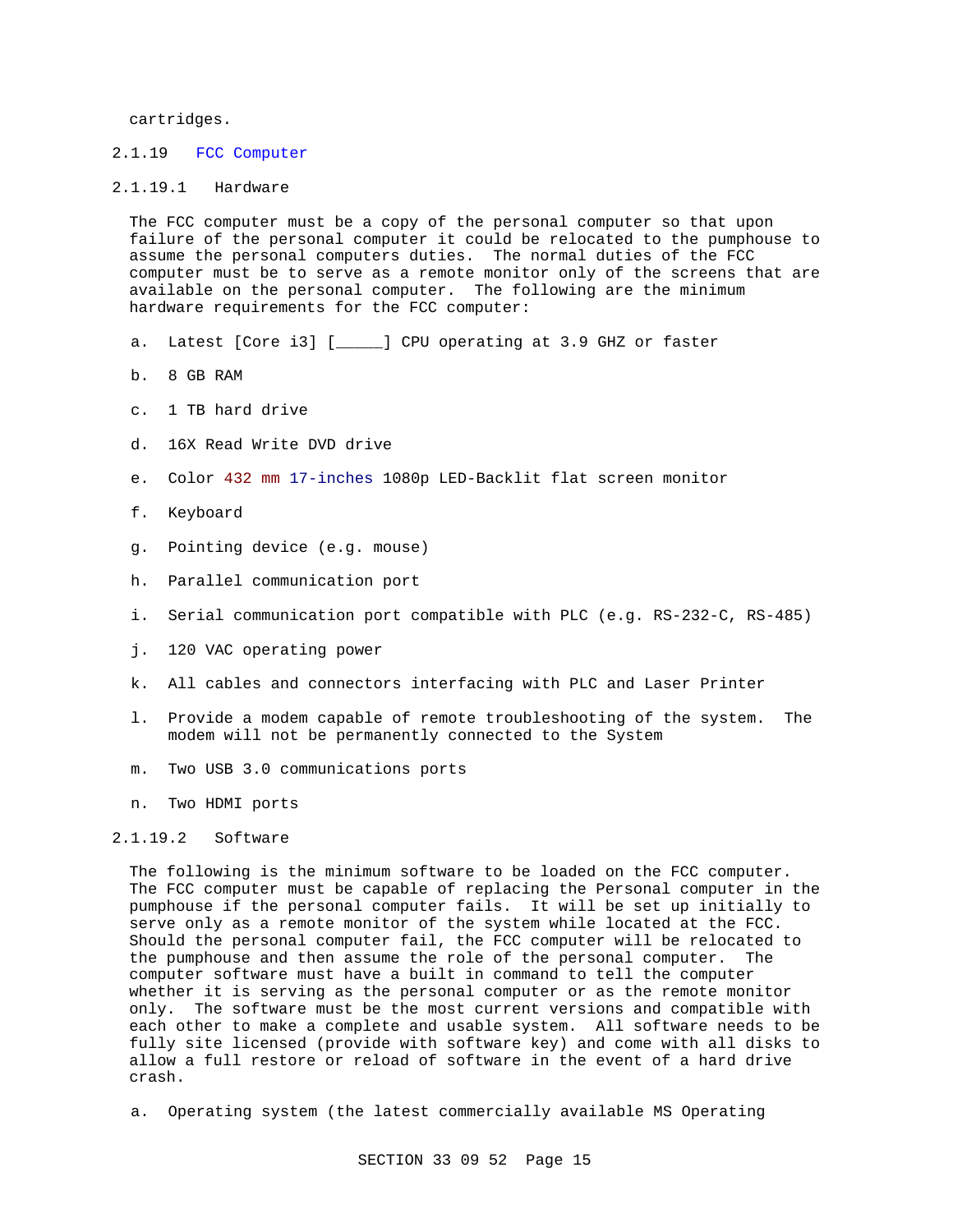System).

- b. Software to tell the computer which mode it is to operate in, i.e. (personal computer or remote monitor).
- c. Software to run as a remote monitor.
- d. Software for programming the PLCs.
- e. The personal computer must communicate with the PLCs to display system status and change system set points. The personal computer must have run-time graphical software to display the graphical screens described later and to change set points.
- f. Software for recording, tracking, trending, and printing out the pressures, flows, and operational status of all monitored components of the fueling system, on a real time basis.
- g. MS Office Professional with Excel to allow the trending data described above to be imported to Excel where it can be studied, manipulated, graphed, and easily sent electronically.
- PROGRAMMABLE LOGICAL CONTROLLER (PLC) HARDWARE AND SOFTWARE  $2.2$

#### 

NOTE: The number of PLCs is project specific. Without specific direction otherwise, provide one PLC. For large systems or systems in remote or austere locations, redundant hot back-up PLCs may be advisable. Confirm need for redundant systems with Service Headquarters or officially designated alternate. If you have the situation where it is desired to have a redundant "SYS-1/SYS-2" system, use Section 33 09 53 AVIATION FUEL PUMP CONTROL AND ANNUNCIATION SYSTEM (TYPE III) and modify accordingly. 

# 2.2.1 General

- a. NEMA IA 2. PLC must be able to receive discrete and analog inputs and through its programming it must control discrete and analog output functions, perform data handling operations and communicate with external devices and remote I/O racks. PLC must be a modular, field expandable design allowing the system to be tailored to the process control application. The capability must exist to allow for expansion to the system by the addition of hardware [and][or] user software. At a minimum the PLC must include mounting backplanes, power supply modules, CPU module, communication modules, and I/O modules.
- b. Design and test PLC provided for use in the high electrical noise environment of an industrial plant. PLC module must comply with the FCC Part 15 Part A for radio noise emissions. The programmable controller processor must be able to withstand conducted susceptibility tests as outlined in NEMA ICS 2, IEEE C37.90.
- c. PLC must function properly at temperatures between 0 and 50 degrees C 32 and 122 degrees F, at 5 to 95 percent relative humidity non-condensing and have storage temperatures between minus 40 to 60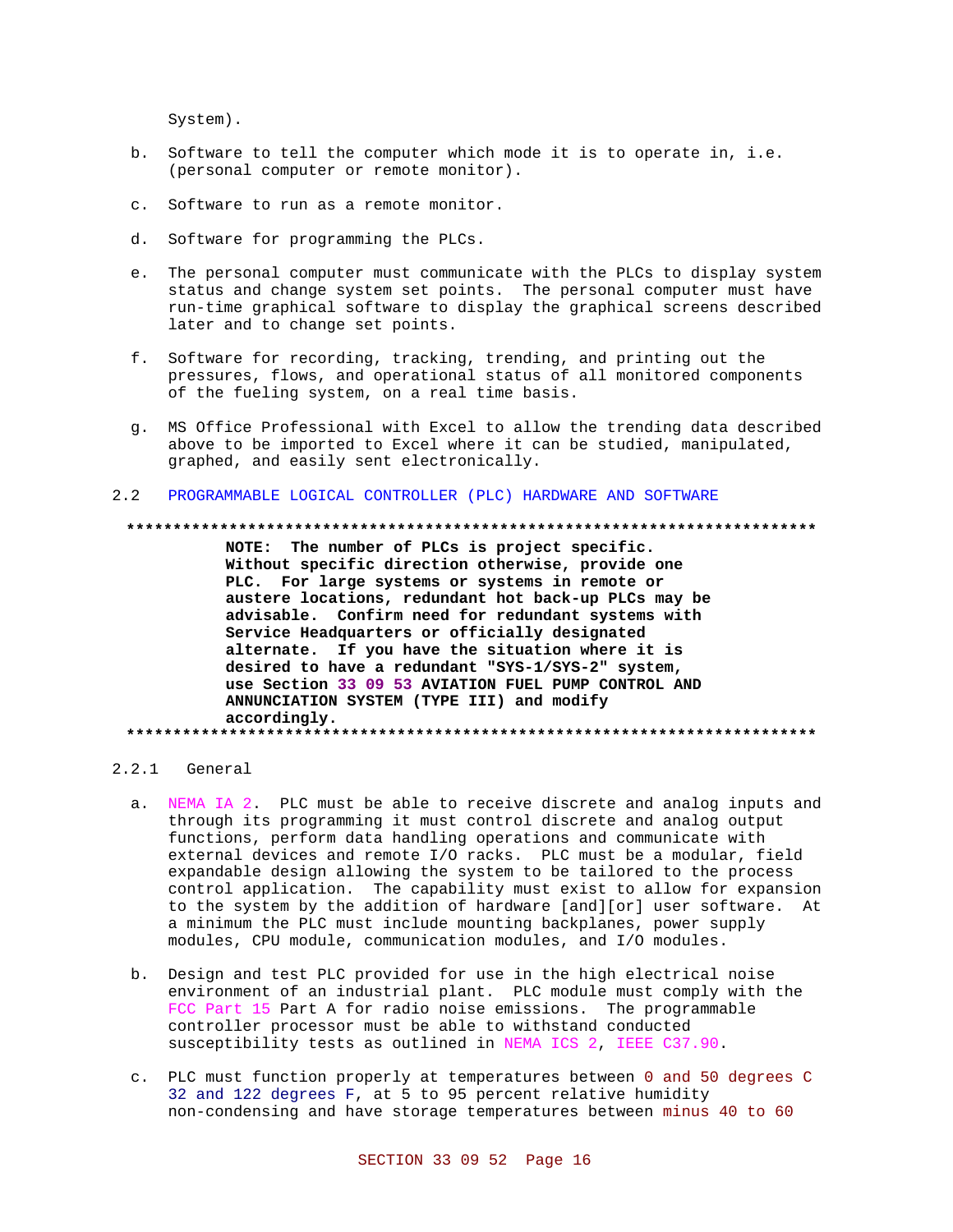degrees C minus 40 and 140 degrees F at 5 to 95 percent relative humidity non-condensing.

- d. PLC must have manufacturer's standard system status indicators (e.g. power supply status, system fault, run mode status, back-up battery status).
- $2.2.2$ Central Processing Unit Module

The CPU must be a modular self-contained unit that will provide time of day, scanning, application (ladder rung logic) program execution, storage of the application program, storage of numerical values related to the application process and logic, I/O bus traffic control, peripheral and external device communications and self-diagnostics.

 $2.2.3$ Power Supply Module

# NOTE: The power requirements are to be in accordance with the available power at the Activity (such as OCONUS regions).

- a. The power supply module must be plugged into the backplane not separately mounted. The power supply must be wired to utilize 120 VAC, 60 Hz power, the system must function properly within the range of minus 10 to plus 15 percent of nominal voltage. The power supply must provide an output to the backplane at a wattage and voltage necessary to support the attached modules. A single main power supply module must have the capability of supplying power to the CPU module and local communication and I/O modules. Auxiliary power supplies must provide power to remote racks.
- b. Each power supply must have an integral on/off disconnect switch to the module. If the manufacturers standard power supply does not have an on/off disconnect switch a miniature toggle type switch must be installed near the PLC and clearly labeled as to its function.
- c. The power supply must monitor the incoming AC line voltage for proper levels and have provisions for both over current and over voltage protection. If the voltage level is detected as being out of range the system must have adequate time to complete a safe and orderly shutdown.

#### $2.2.4$ Program Storage/Memory Requirements

- a. The PLC must have the manufacturers standard nonvolatile executive memory for the operating system. The PLC must also have EEPROM (Electrically Erasable Programmable Read Only Memory) for storage of the user program and battery backup RAM for application memory. The EEPROM must be loaded by use of the laptop computer or the personal computer.
- b. Submit a calculation of the required amount of EEPROM and RAM (random access memory) needed for this application plus an extra 50 percent.
- c. The number of times a normally open (N.O.) [and][or] normally closed (N.C.) contact of an internal output can be programmed must be limited only by the memory capacity to store these instructions.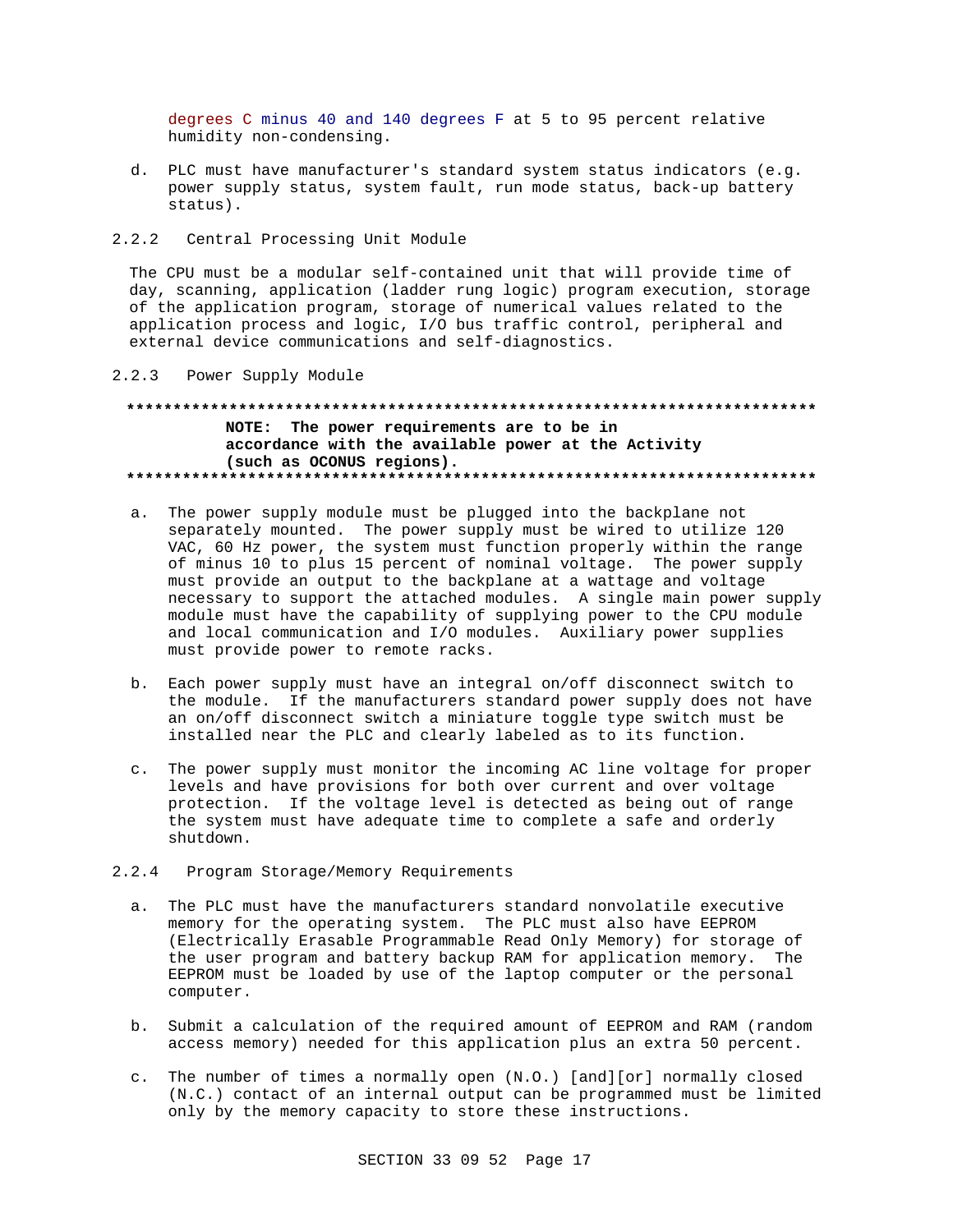#### 2.2.5 Input/Output (I/O) Modules

- a. Provide all required I/O modules (analog input, analog output, discrete input, discrete output, and isolated discrete output) to manipulate the types of inputs and outputs as shown on the drawings and to comply with the sequence of operations. Also provide a minimum of 20 percent (round up for calculation) spare input and output points of each type provided, but not less than 2 of each type.
- b. I/O modules must be a self-contained unit housed within an enclosure to facilitate easy replacement. All user wiring to I/O modules must be through a heavy-duty terminal strip. Pressure-type screw terminals must be used to provide fast, secure wire connections. The terminal block must be removable so it is possible to replace any input or output module without disturbing field wiring.
- c. During normal operation, a malfunction in any remote input/output channel must affect the operation of only that channel and not the operation of the CPU or any other channel.
- d. Isolation must be used between all internal logic and external power circuits. This isolation must meet the minimum specification of 1500 VRMS. Provide optically isolated I/O components which are compatible with field devices.
- e. Each I/O module must contain visual indicators to display ON/OFF status of individual input or output points.
- f. Discrete output modules must be provided with self-contained fuses for overload and short circuit protection of the module.
- g. All input/output modules must be color coded and titled with a distinctive label.

#### 2.2.6 Interfacing

The PLC must have communication ports and communication modules using the manufacturers standard communication architecture for connections of the Personal computer, and Laptop Computer.

#### 2.2.7 Program Requirements

- a. The programming format must be ladder diagram type as defined by NEMA IA 2.
- b. There must be a means to indicate contact or output status of the contact or output on the monitor (of the personal computer) or LCD screen (of the laptop computer). Each element's status must be shown independently, regardless of circuit configuration.
- c. The program must be full featured in its editing capabilities (e.g. change a contact from normally open to normally closed, add instructions, change addresses).

# 2.2.8 Diagnostics

The CPU must continuously perform self-diagnostic routines that will provide information on the configuration and status of the CPU, memory,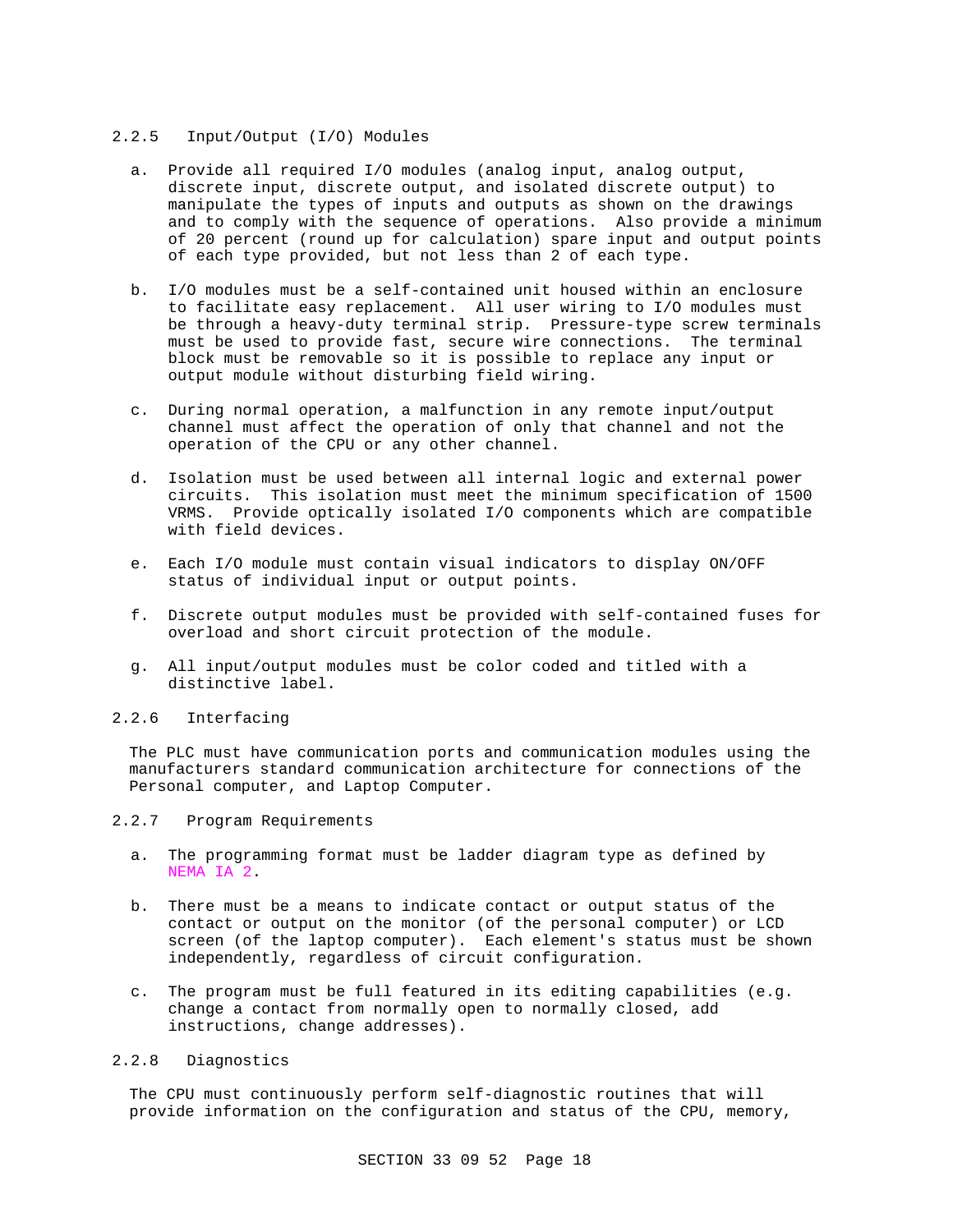communications and I/O. The diagnostic routines must be regularly performed during normal system operation. A portion of the scan time of the controller should be dedicated to perform these housekeeping functions. In addition, a more extensive diagnostic routine should be performed at power up and during normal system shutdown. The CPU must log I/O and system faults in fault tables, which must be accessible for display. When a fault affects I/O or communication modules the CPU must shut down only the hardware affected and continue operation by utilizing healthy system components. All faults must be annunciated on the alarm annunciator.

### PART 3 EXECUTION

3.1 PUMP CONTROL PANEL (PCP) AND COMPONENTS

# 3.1.1 General

- a. Where two or more system components performing the same function are required, they must be exact duplicates produced by the same manufacturer. All display instruments of each type must represent the same outward appearance, having the same physical size and shape, and the same size and style of numbers, characters, pointers, and lamp lenses.
- b. The PCP must include all required resident software programs and hardware to provide the specified sequence of operation. All software optical discs, including programming manuals, must be turned over to the Government at the completion of start-up so modification can be done in the field with no outside assistance.
- c. It is intended that process controlling devices except field devices, and motor controllers be attached to or mounted within the PCP enclosure and all interconnecting wiring installed prior to shipment to the job site. This is to allow shop testing of the system and to decrease field labor requirements.
- d. The PCP must be shipped fully assembled in one piece after the completion of the shop tests and all defects corrected.

# 3.1.2 Wiring

Wiring methods and practices must be in conformance with NEMA ICS 1, NEMA ICS 2, NEMA ICS 4, and NEMA ICS 6 recommendations as applicable. All wiring to instruments and control devices must be made with stranded wire, and wiring must be permanently labeled with conductor/wire numbers within one-inch of termination points. Labels must be tubular heat-shrinkable wire markers that remain legible after exposure to industrial fluids and abrasion. Position markers so that wire numbers can be read without disturbing or disconnecting wiring. Use of individual character-markers placed side-by-side is not acceptable. Numbers must match approved shop drawings. All wiring must be neatly laced from point of entry into enclosures to termination points with nylon lacing cord or plastic lacing ties. Lacing within wiring channels is not required. Where the PCP contains intrinsically safe wiring, barriers or other devices, the panel must be arranged so that all intrinsically safe wiring is separated from non-intrinsically safe wiring by approved methods. Wiring channels containing intrinsically safe wiring must be blue and be labeled as "Intrinsically Safe Wiring Only" on the cover. All conduit penetrations into the PCP containing intrinsically safe wiring must be separated from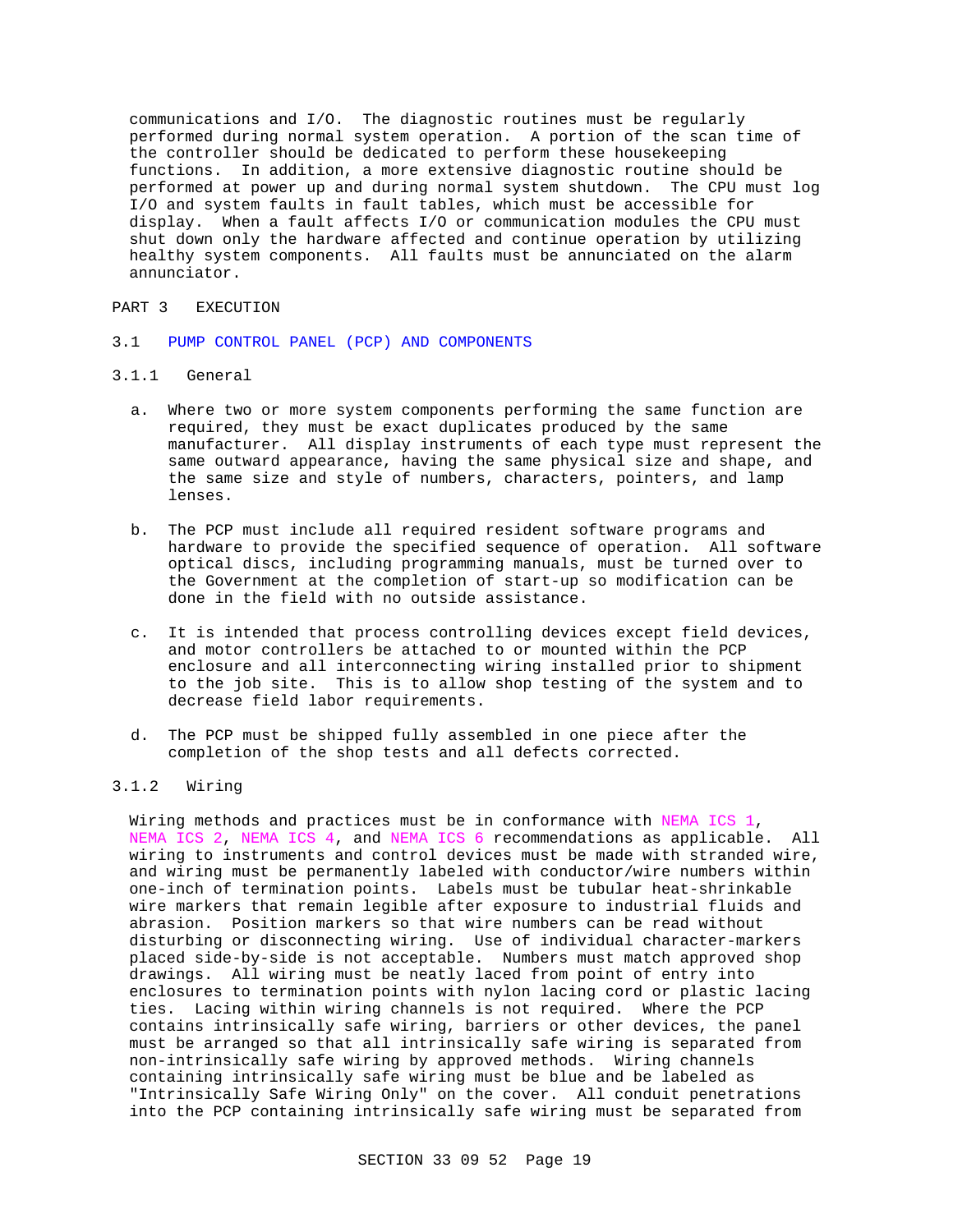non-intrinsically safe conduit penetrations by a minimum of 50 mm 2-inches. Provide typed Control Wiring Data Lists within each terminal cabinet and the PCP. The data lists must include: conductor identification number, wire gauge, wire insulation type, "FROM" terminal identification, "TO" terminal identification, and remarks. The preliminary lists generated by the Contractor will be submitted for approval to the Contracting Officer and will be updated to As-Built conditions by the Contractor. The As-Built data lists must be placed in a document holder within each enclosure.

#### 3.1.3 Certified Pump Control Panel (PCP) Shop Test Report

The manufacturer must shop test the PCP, Personal computer, and laptop computer. The procedure must include simulation of field components and must provide for fully testing the pump control and annunciator system as a unit before delivery to the project site. The test must, reveal system defects, including, but not limited to, functional deficiencies, operating program deficiencies, algorithm errors, timing problems, wiring errors, loose connections, short circuits, failed components and misapplication of components. The test must be performed prior to shipment to the site and problems detected must be corrected. The final testing and correction sequence must be repeated until no problems are revealed and then two additional successful tests must be performed. Submit certified test report within 15-days after completion of the test. The report must include a statement that the Pump Control Panel performs as specified. Notify the Contracting Officer and the Service Headquarters 30-days prior to the final shop testing date. The Contracting Officer may require a Government witness at the final test before the PCP is shipped to the site.

#### 3.1.4 Ventilation System

Thermostat T-1, must control fan F-1 [and thermostat T-2 must control fan F-2]. T-1 [and T-2] must be set at 27 degrees C 80 degrees F to maintain interior air temperature to minus 7 degrees C 20 degrees F above ambient. Thermostat [T-2] [T-3], set at 38 degrees C 100 degrees F, must provide a non-critical PCP HIGH TEMPERATURE alarm to the alarm annunciator.

#### 3.1.5 Grounding

The PCP ground bar must be connected to the building counterpoise via a #10 AWG conductor. Within the enclosure all I/O racks, processor racks, and power supplies must be grounded to meet the manufacturer's specifications.

#### 3.1.6 Indicator Lights, Switches, and Pushbuttons

Indicator lights, switches, and pushbuttons must be mounted through the PCP enclosure and must be arranged to allow easy vision and operation of each device. Each device must have a nameplate [and][or] legend plate as indicated on the drawings. Nameplate wordings must be as indicated on the drawings.

### 3.1.7 Surge Protective Devices

Surge protective devices (SPD) must be installed in the PCP to minimize effects of nearby lightning strikes, switching on and off of motors and other inductive loads. SPD must be provided for each control circuit ladder. Each ladder may contain any combination of the following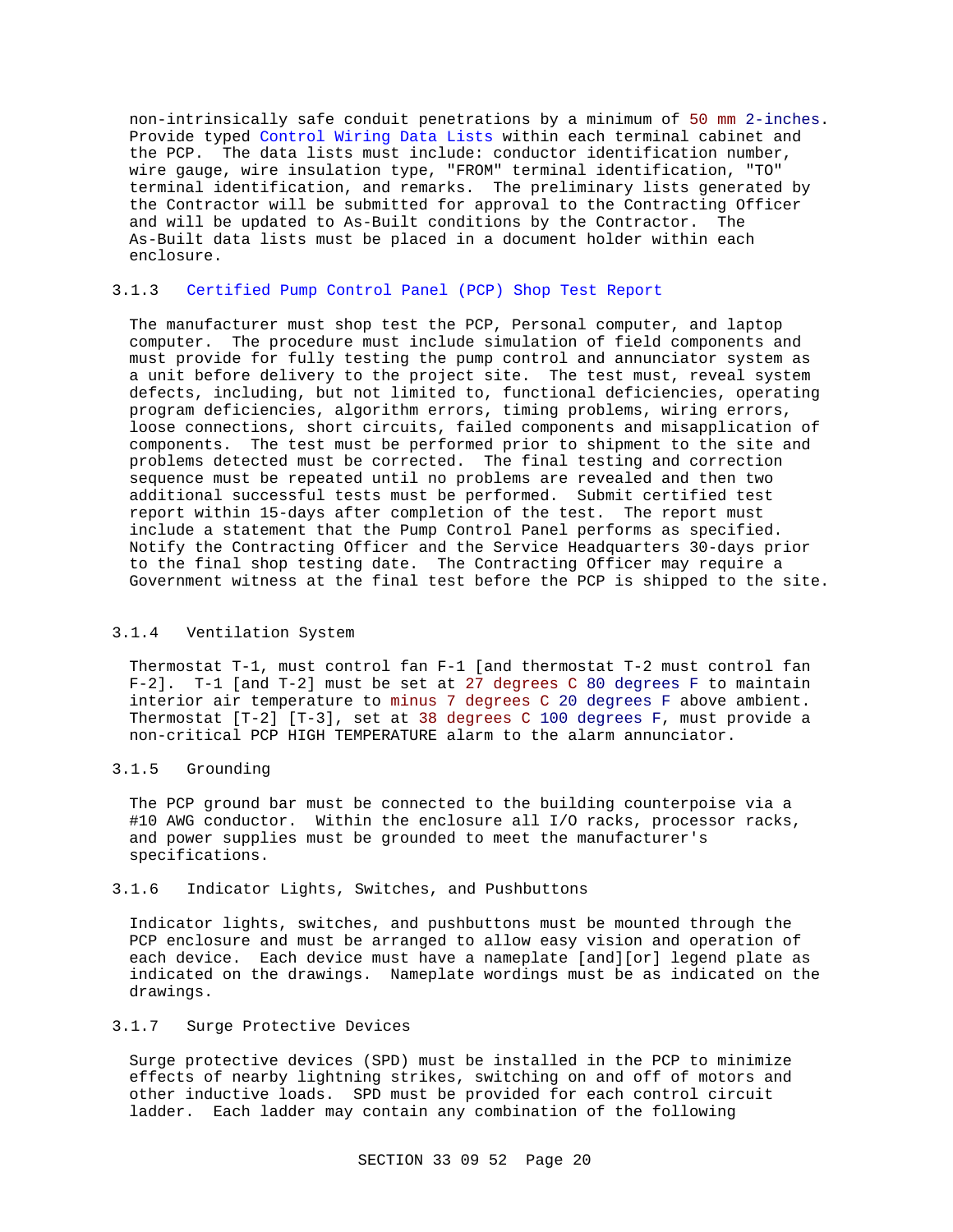devices: PLCs, power supplies (e.g., 24 volt), fans, relays, lights, switches. SPD must also be provided for PLC I/O originating outside of the building.

#### 3.1.8 Terminal Blocks

As a minimum, any PCP device that connects to a field device (devices not located in the PCP) must be connected to a terminal block. A connection diagram similar to the drawings must be provided to the field Contractor for field connections to the PCP.

### 3.1.9 Circuit Breakers

As a minimum, any 120 volt PCP device i.e. (fans, lights, power receptacles, 24 VDC power supplies, PLC CPUs, PLC I/O racks) must be provided with an individual circuit breaker. Additionally 120 volt terminal boards connecting to field devices (devices not located in the PCP) must be protected by a 120 volt circuit breaker.

#### 3.1.10 Uninterruptible Power supplies

The PCP must contain two uninterruptible power supplies (UPS) (each connected to a dedicated circuit). As shown on the drawings one UPS must supply the PLC System , and the second UPS must supply the miscellaneous device power. The UPSs output capacity must be sufficient to drive all the system components connected plus 25 percent. The UPSs must be mounted on shelves near the bottom of the PCP but not rest on the floor of the PCP.

#### 3.1.11 Power Supplies

Provide and install all 120 VAC and 24 VDC power supply. Interconnecting wiring between UPSs and PLC power supplies must be completely installed prior to shipment to the job site.

#### 3.1.12 Alarm Annunciator and Horns

Signals must be initiated by hardwired field contacts or by PCP outputs as required. The annunciator must energize alarm horns, both an integral panel mounted vibrating horn and remote horns, and flash the appropriate annunciator lamp. The minimum number of windows must correspond to the number of alarm points, plus 15 percent spare. The drawings indicate panel layout and the alarms to be annunciated.

#### 3.1.12.1 Non-critical Alarms

Non-critical alarm windows must be white with black lettering and must sound the PCP mounted vibrating horn and the exterior mounted vibrating horns.

# 3.1.12.2 Critical Alarms

Critical alarm windows must be red with white lettering and must sound the PCP mounted vibrating horn and the exterior mounted resonating horns. Critical alarms must also cancel all automatic pump starts in the PLC.

### 3.1.12.3 Alarm Sequence

Alarm sequence for each alarm must be as follows (ISA  $18.1$  sequence 'A').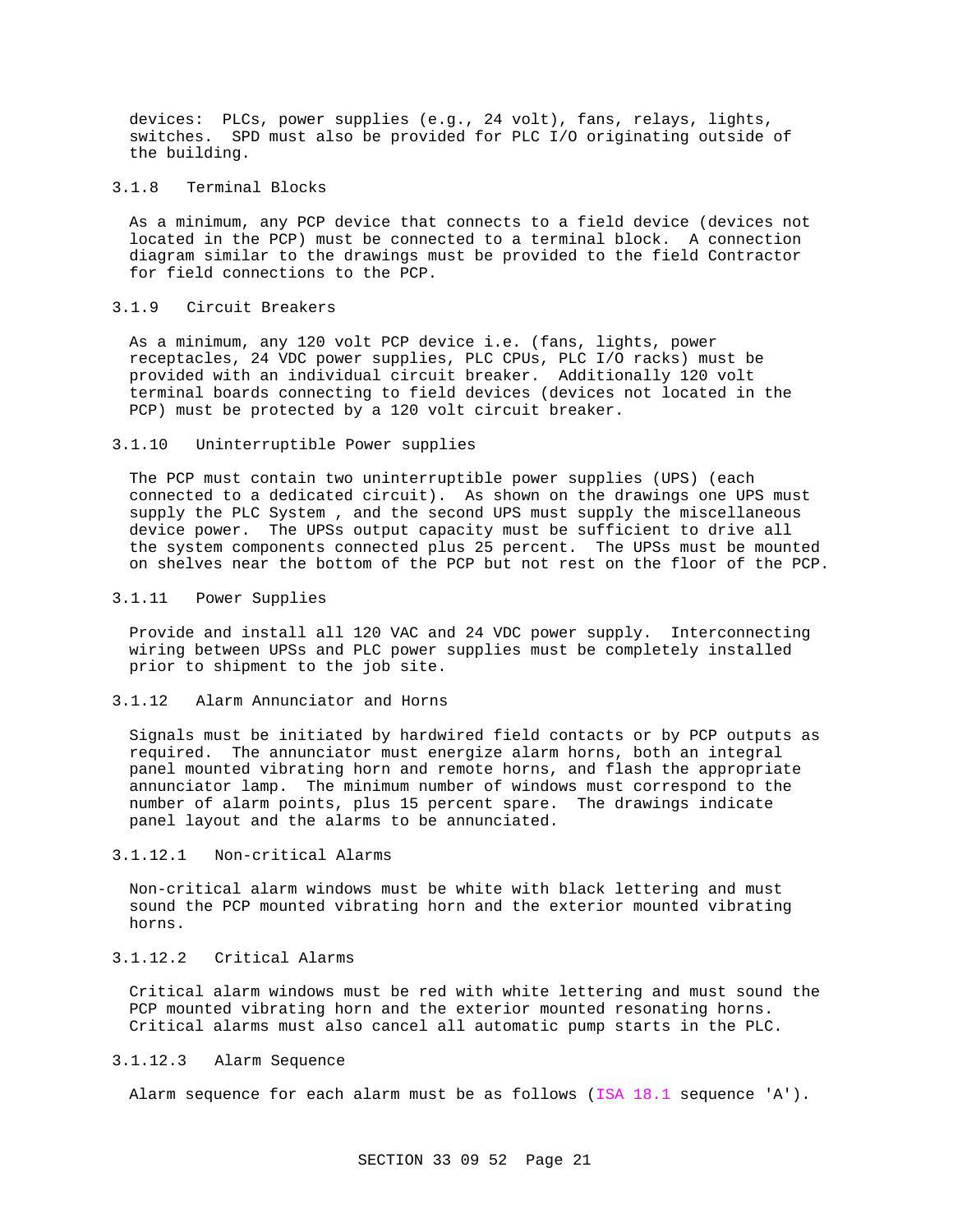- a. For a normal condition, visual indicator and horns will be off.
- b. For an alarm condition, visual indicator will flash, and horns will sound (this condition will be locked in).
- Upon acknowledgment of the alarm condition, visual indicator will be  $\mathsf{C}$ . steady on and the horns will be off.
- d. If, after acknowledgment of an alarm condition, another alarm condition is established, the new alarm will cause the appropriate window to flash and the horn to sound.
- e. When condition returns to normal after acknowledgment, the visual indicator and the horn will be off.
- $3.1.13$ Personal Computer

The personal computer must be a stand alone, desk top mounted unit. The personal computer must download system parameters from the PLCs for display. The personal computer must also upload new set point values that the operator has changed using the personal computer keyboard, after a password has been entered.

 $3.1.13.1$ Screen Number 1

This must be a general opening screen. As a minimum it must display the name and location of the installation (e.g. Selfridge Air National Guard Base, Michigan), name of the project (e.g., Aviation Fuel Farm) and screen navigation information.

 $3.1.13.2$ Screen Number 2

## NOTE: The Designer of Record must select the parameters. See 33 09 53 AVIATION FUEL PUMP CONTROL

AND ANNUNCIATION SYSTEM (TYPE III) for a typical TYPE III Hydrant System PCP and adjust to suit the specific system. 

Screen number two must list the systems parameters monitored by the PCP and their current value. The values must be continuously updated, a 2 second delay maximum between updates will be acceptable.

| Parameter | Value |  |
|-----------|-------|--|
|           |       |  |
|           |       |  |
|           |       |  |
|           |       |  |
|           |       |  |
|           |       |  |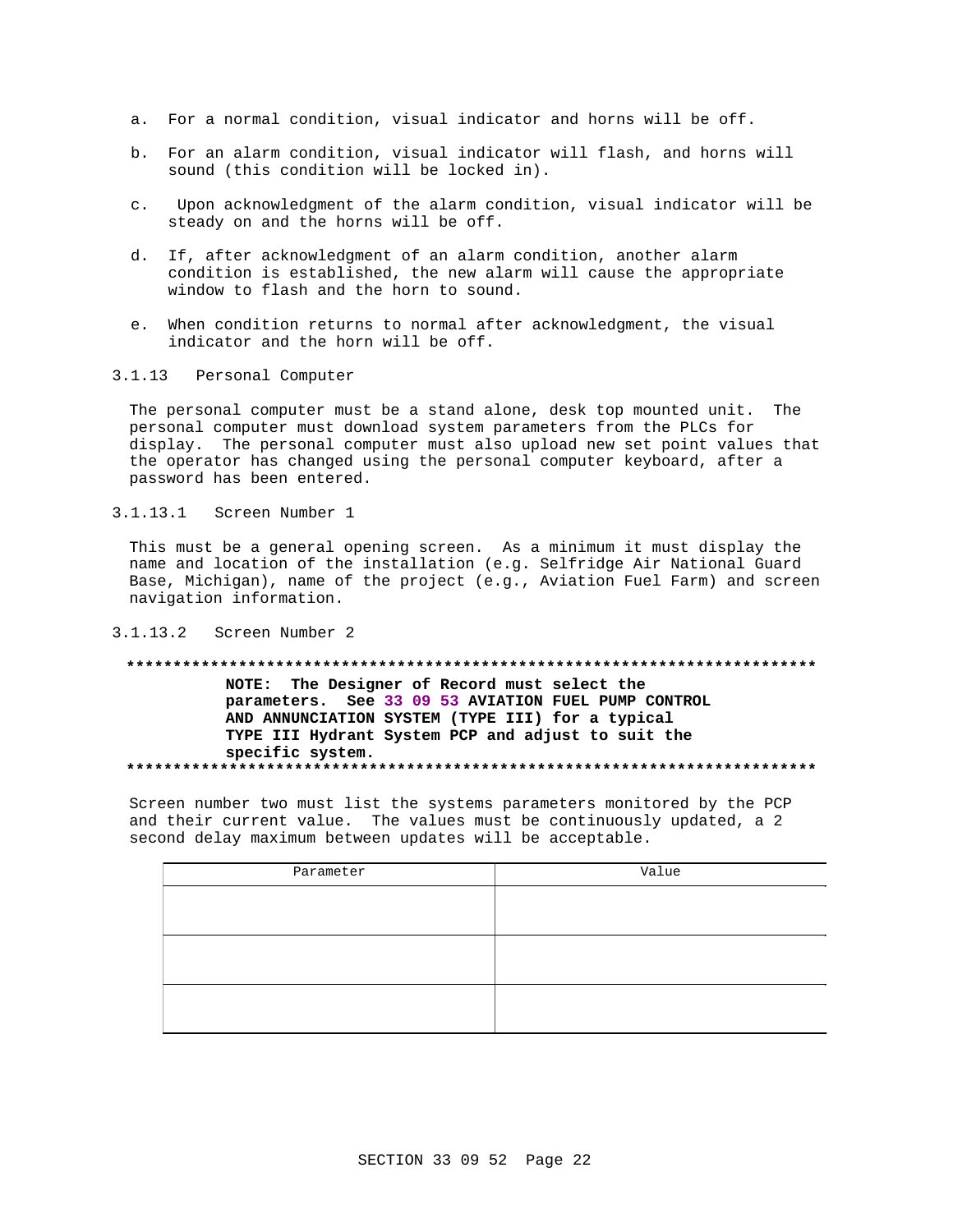Only one of the words separated by a slash  $\binom{7}{1}$  must be displayed. The xxxxx.x HOURS is the fuel pumps elapsed run time and the value must not be lost when the lead PLC is switched. The pump and valve status words must be color coded to match the colors used on the graphic display screen.

#### 3.1.13.3 Screen Number 3

The following table must be displayed. The table lists the set points that can be adjusted using the operator interface. A password must be entered before the "current value" can be adjusted. The value entered can only be a number within the "set point range". The "default value" is the value held in the program that is loaded into EEPROM memory (This screen may require more than one display screen).

| SET POINT DESCRIPTION | SET POINT RANGE | DEFAULT VALUE | CURRENT VALUE |
|-----------------------|-----------------|---------------|---------------|
|                       |                 |               |               |
|                       |                 |               |               |
|                       |                 |               |               |
|                       |                 |               |               |
|                       |                 |               |               |
|                       |                 |               |               |
|                       |                 |               |               |
|                       |                 |               |               |
|                       |                 |               |               |
|                       |                 |               |               |
|                       |                 |               |               |
|                       |                 |               |               |
|                       |                 |               |               |
|                       |                 |               |               |
|                       |                 |               |               |
|                       |                 |               |               |
|                       |                 |               |               |

#### 3.1.13.4 Screen Number 4

This screen must be a duplicate of the Graphic Display Drawing showing a schematic of the process flow. This screen must be referred to as the graphical display. Many operating parameters must be displayed here as required in later paragraphs of this specification.

#### 3.1.13.5 Screen Number 5

This screen must be a duplicate of the Alarm Annunciator and it must be superimposed over the current active screen on the personal computer monitor when an alarm is activated.

#### 3.1.13.6 Screen Number 6

This screen must be a screen designed solely for assisting the testing team during initial start up to watch all of the significant parameters of the systems operation simultaneously on one screen. This screen must include the system parameters i.e. (flows, pressures, status) from screen 2, the set points from screen 3, and timers for all of the actions that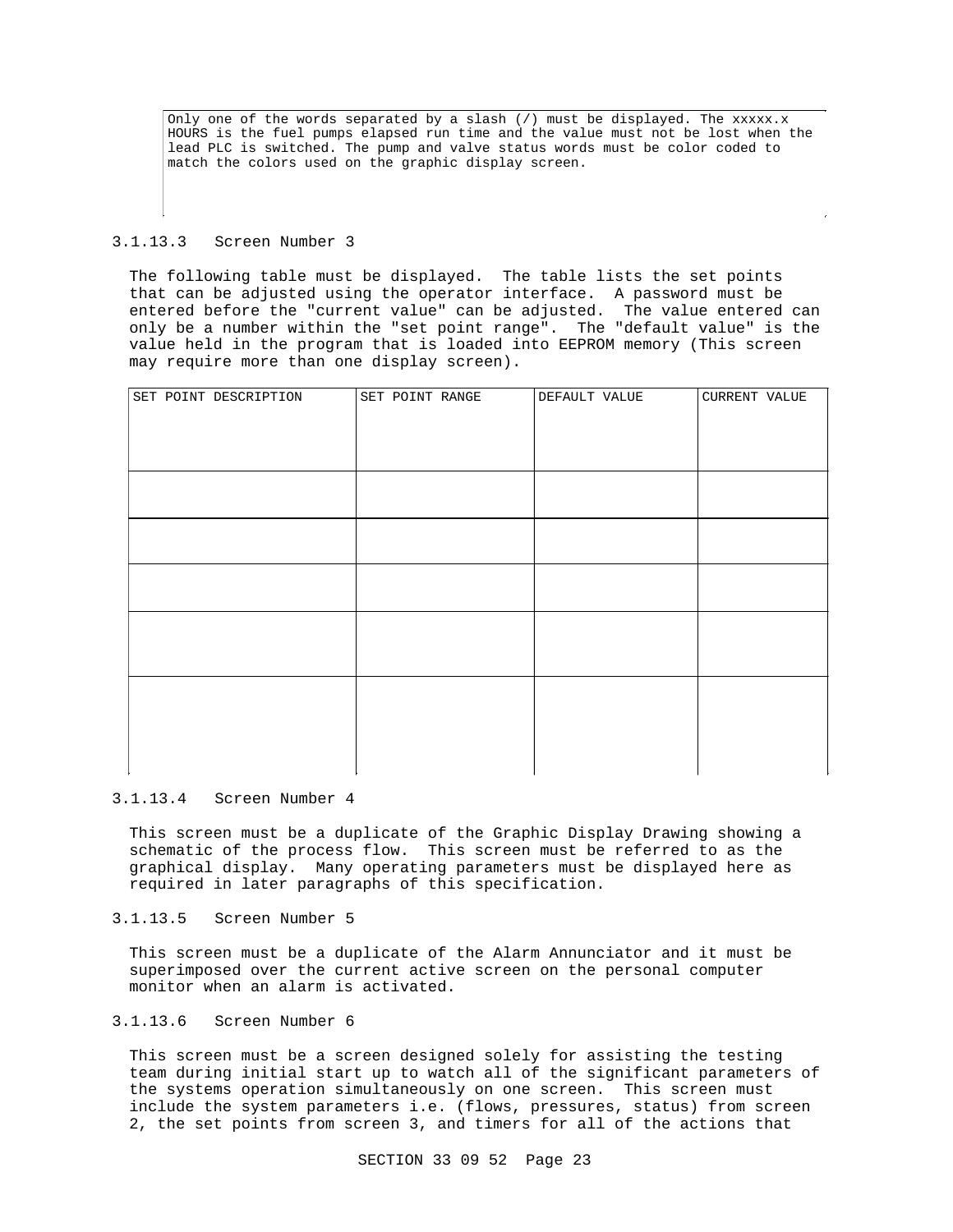will take place following a delay function.

3.1.13.7 Screen Number 7

This screen must be an alarm history screen. This screen must be referred to as the Alarm History Display. This screen must be capable of storing and displaying all alarms that have occurred in the system for at least a period of 30-days.

3.1.13.8 Screen Number 8

This screen must be a screen designed solely for displaying the parameters and process involved in the Tightness Test as described in this specification and on the drawings. The following values must be displayed concurrently against time: Pressure (as sensed by PIT3). The system will be able to produce graphs on the screen of this data and be able to print the data in color on the laser printer.

#### 3.1.14 Laptop Computer

The Laptop computer must be used to create, edit, and load the ladder logic program into the PLCs and the operator interface graphics control program into the personal computer. The Laptop must also be used to monitor the PLCs memory and ladder logic program. The computer must be stored in a lockable cabinet located within the Pump Control Panel.

- 3.2 PROGRAMMABLE LOGICAL CONTROLLER (PLC) HARDWARE AND SOFTWARE
- 3.2.1 General

The basic operation of the PLC system is (Reference "Control System Block Diagram" on the drawings):

- a. The CPU and its associated I/O rack (I/O-1) sends system outputs to appropriate devices and receive input signals from field devices (PITs-1, DPTs-1, DPTs-3, flow switches, valve limit switches).
- 3.2.2 Programs
	- a. Provide two copies of all working programs (i.e. PLC logic, personal computer) on read only optical discs as well as a printed program listing.
	- b. Provide rung comments (documentation) in the ladder logic program. Each device, on the ladder, must be identified as to the type of device, i.e. limit switch XX, flow indicator XX, motor starter XX. Rung comments must be provided for input and output rungs. The programmer must also provide a comment describing the function of each rung or group of rungs that accomplish a specific function.

# 3.3 GRAPHICS DISPLAY SCREEN

## 3.3.1 General

The graphic display screen shall be capable of being displayed on the personal computer monitor.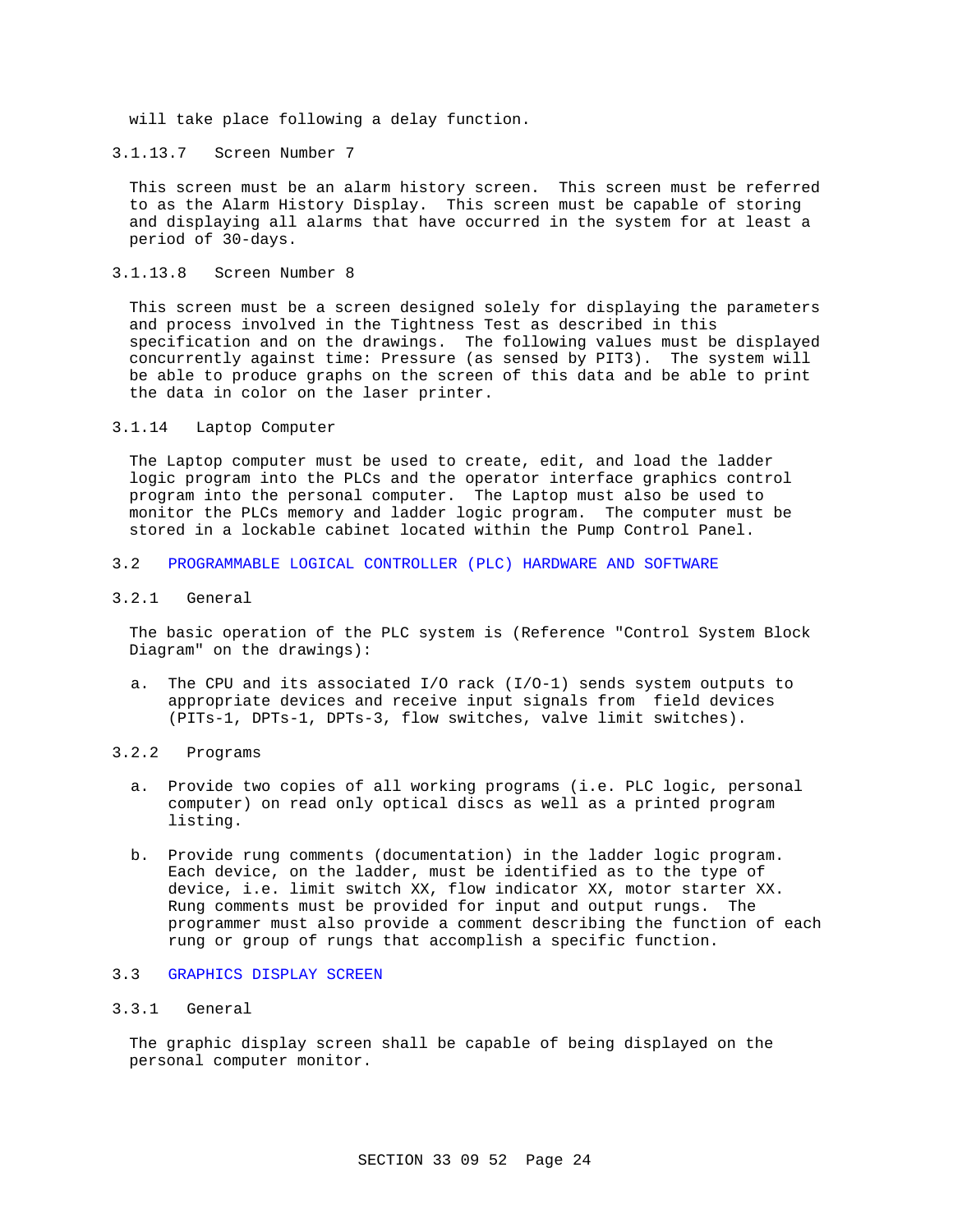### 3.3.2 Display Presentation

The Graphic Display shall depict the process fuel flow schematically as indicated on the drawings. Red, green, and amber symbols shall be integrated with the process schematic to provide current equipment status graphically. The symbols shall be located immediately adjacent to related equipment symbol.

# 3.3.3 Process Schematic

The process schematic graphic representation shall utilize conventional symbols when possible. Symbols and flow lines shall be sized and spaced so as to provide a clear representation of the system process. The Graphic Display shall be suitable for supervised field modification when future items are added. Minor changes may be incorporated to allow proper line width and spacing. Component arrangement, piping routing, and location of valves shall match the flow diagram. The Graphic Display layout shall be approved by the Government.

3.3.4 Digital Flow and Pressure Indicators

The graphics display screen shall have digital displays for the flows and pressures as indicated on the drawings.

#### 3.4 INSTALLATION

Installation must conform to the manufacturer's drawings, written recommendations and directions.

### 3.4.1 Shop Drawing

The shop drawing must be clear and readable and preferably drawn using a computer aided drafting package. At the conclusion of the project the diagram drawings must be redrafted to include all as-built conditions. These updated drawings must be included in the O&M Manuals and appropriate section of the drawings placed in a data pocket located in each of the enclosures. The shop drawing at a minimum must show:

- a. Overall dimensions, front, side and interior elevation views of the PCP showing size, location and labeling of each device.
- b. Overall dimensions, front elevation of the GDP showing graphical layout and size, location and labeling of each device.
- c. Power ladder diagram indicating power connections between SDP, power conditioners, PLCs, power supplies and field and panel devices. Any terminal block connection numbers used must be indicated.
- d. Control ladder diagram indicating control connections between field and devices and PLC I/O modules. Terminal block connection numbers and PLC terminal numbers must be indicated.
- e. Communication connections between PLCs and I/O racks. Communication channel numbers must be indicated.
- f. Bill of materials.
- g. Written control sequence covering all inputs, outputs, and control scheme.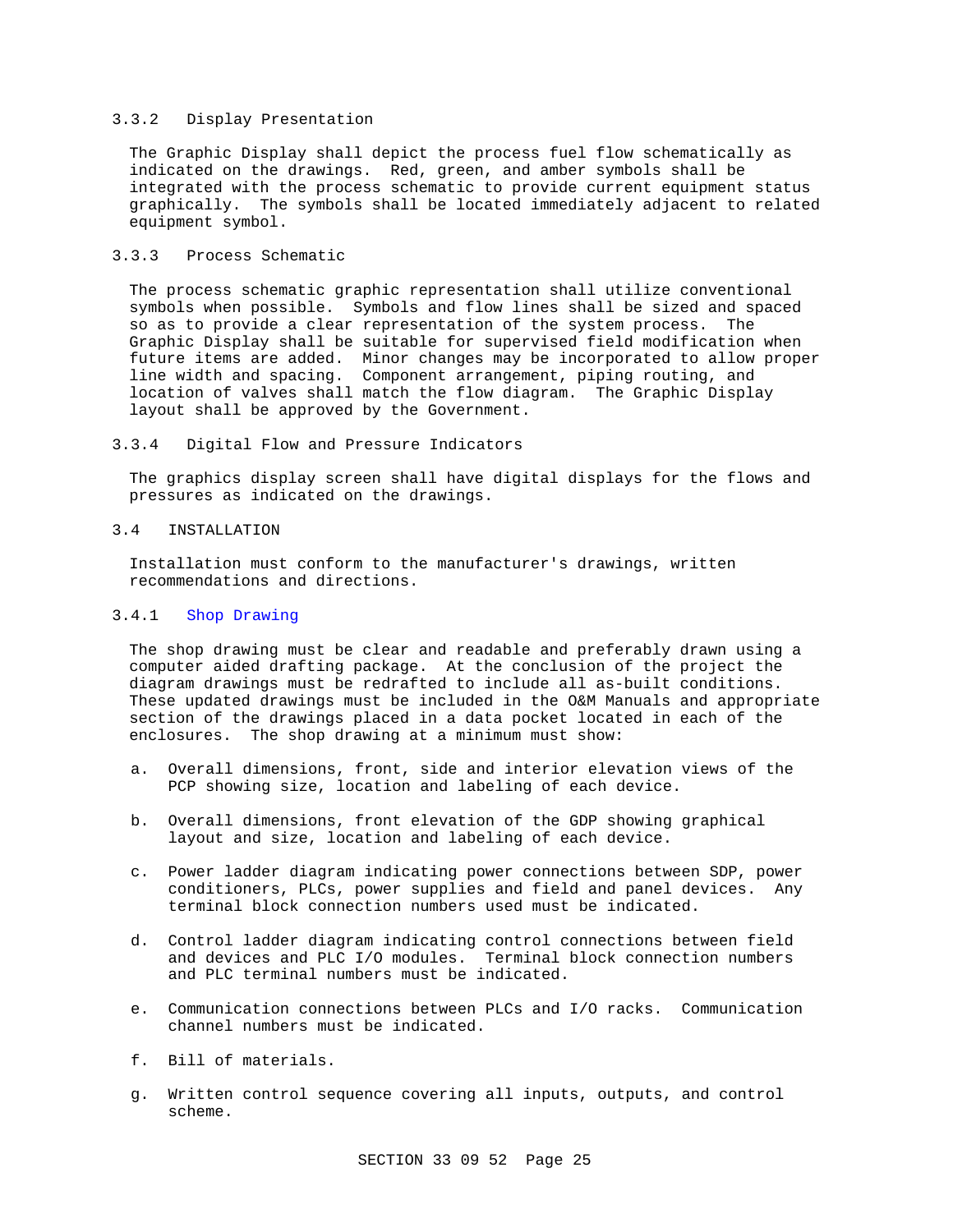#### 3.4.2 System Start-Up and Testing

- a. At PCP start-up and testing provide personnel, onsite, to provide technical assistance, program fine tuning, and to start-up and test the system. Start-up and testing must be coordinated with the overall fueling system start-up test specified in Section 33 08 55 FUEL DISTRIBUTION SYSTEM START-UP (NON-HYDRANT). Prior to this test, all connections must have been made between the PCP, the personal computer, the motor control center, and all field devices. In addition, wiring must have been checked for continuity and short circuits. Adjust set point values, timing values, and program logic as required to provide a functional hydrant fuel control system. Once the system has been fine tuned and passed the system test, the new system default values, must be loaded into the PLC EEPROM and the personal computer screens adjusted to indicate the new values.
- b. A step-by-step Testing Plan of the PCP must be submitted. The test must be designed to show that every device (lights, switches, personal computer display screens, alarms) on the PCP and personal computer is in working order and that the PLC program controls the system per specifications. The test must be performed in conjunction with Section 33 08 55 FUEL DISTRIBUTION SYSTEM START-UP (NON-HYDRANT). The plan must include a place for the Contractor and government representative to initial each step of the plan after satisfactory completion and acceptance of each step. The complete initialed Record of Test must be certified by the Contractor and then submitted.

#### 3.4.3 Training Plan for Instructing Personnel

- a. Upon completion of the system start-up a competent technician regularly employed by the PCP manufacturer must hold a training class for the instruction of Government personnel in the operation and maintenance of the system. Provide both classroom type theory instruction and hands-on instruction using operating system components provided. The period of instruction must be a minimum of three 8-hour working days. The training must be designed to accommodate 8 operators, 4 maintenance personnel, and 2 programmers. The Contracting Officer must receive written notice a minimum of 14-days prior to the date of the scheduled classes.
- b. Furnish a written lesson plan and training schedule for Government approval at least 60-days prior to instructing operating, maintenance and programming personnel. Concurrently submit above to the Service Headquarters or officially designated alternate for their input into the review process. Approval of lesson plan will be based on both Government and Service Headquarters' concurrence. This plan must be tailored to suit the requirements of the Government. The training must be divided into three separate classes. Each class must be tailored to a specific group of personnel. The groups are: 1) Operators, those that will use the control system on a day-to-day basis; 2) Maintenance personnel, those that will perform routine and non-routine maintenance and trouble shooting of the control system; 3) Programmers, those that will make changes to and trouble shoot the PLC and personal computer programs. The training program must provide:
	- (1) a detailed overview of the control system including the complete step-by-step procedures for start-up, operation and shut-down of the control system.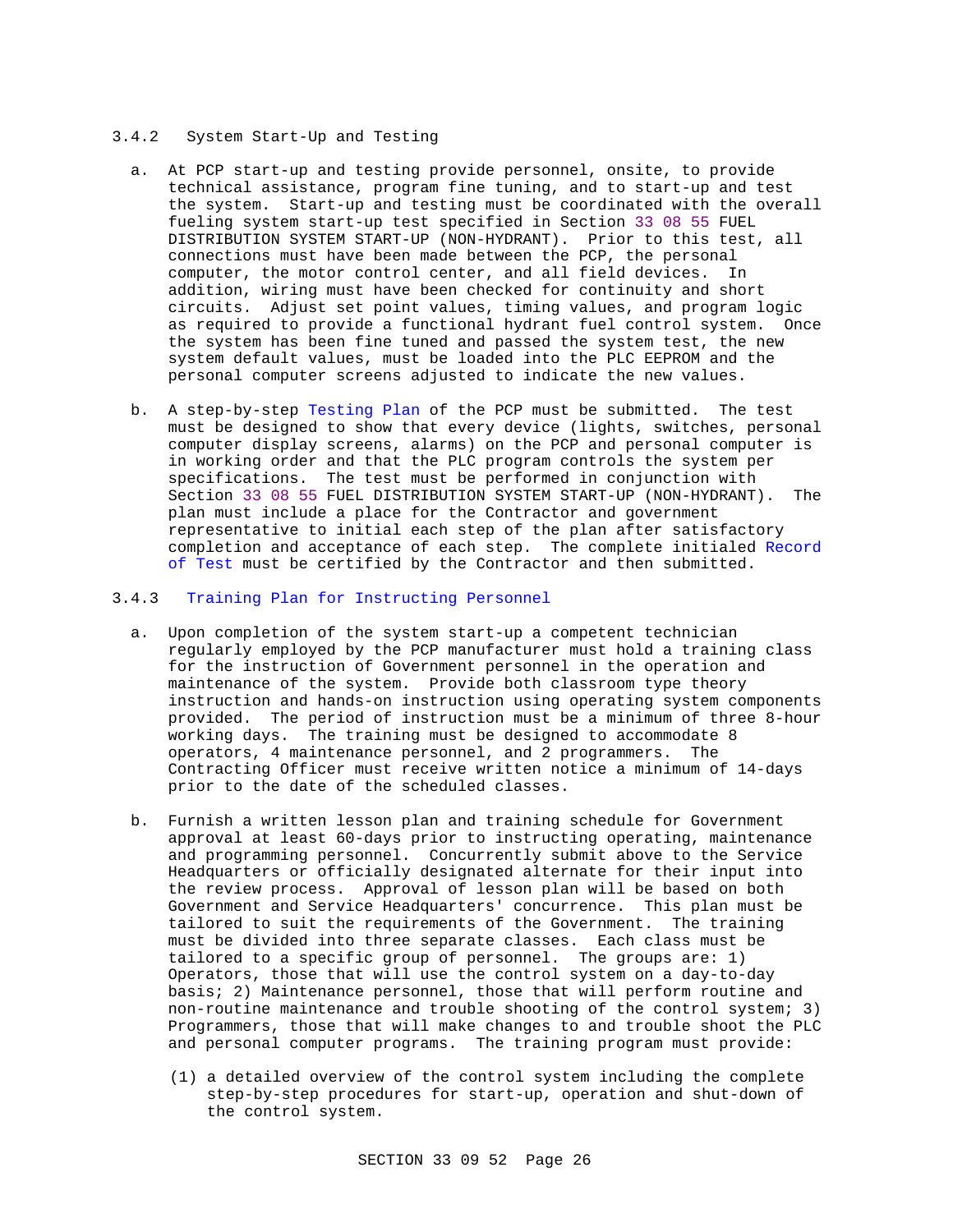- (2) a general overview of programmable logic controllers.
- (3) the maintenance of system components installed.
- (4) the programming of the PLC and Personal Computer.
- (5) troubleshooting of the system.
- c. Complete approved Operation and Maintenance manuals for this specification and 26 20 00 INTERIOR DISTRIBUTION SYSTEM (specifically pertaining to the motor control center and its relay ladder diagrams) must be used for instructing operating personnel. Training must include both classroom and hands-on field instruction. The class must be recorded in DVD format.
- d. Provide training courses in DVD format covering system overview, operation, maintenance, trouble shooting, and programming. These DVDs must be produced onsite by the Contractor using the supplied Pump Control Panel as the teaching aid, or commercially produced DVDs by the PLC manufacturer or third party who specializes in training on PLC systems. Along with the DVDs, provide workbooks, which follow along with the DVDs.

#### $3.5$ PLC CONTROL SYSTEM SEQUENCE OF OPERATION

# 

NOTE: Only the most complicated systems will have redundant hot back-up PLCs and redundant field measuring sensors (dual pressure transmitters and dual differential pressure transmitters, UPSs, power supplies, CPUs, I/O modules, and inputs and outputs); they are typically only required for Type III Hydrant Systems. If you have the situation where it is desired to have a redundant "SYS-1/SYS-2" system, use Section 33 09 53 AVIATION FUEL PUMP CONTROL AND ANNUNCIATION SYSTEM (TYPE III) and modify accordingly. 

NOTE: This specification assumes that the system uses manually actuated Pump Control Start/Stop Stations as described in Section 33 57 55 FUEL SYSTEM COMPONENTS (NON-HYDRANT) to control the pumps. If the system uses an automatic pump control system that starts and stops the pumps based on flow and/or pressure, use 33 09 53 AVIATION FUEL PUMP CONTROL AND ANNUNCIATION SYSTEM (TYPE III) instead and modify accordingly. \*\*\*\*\*\*\*\*\*\*\*\*\*\*\*\*\*\*\*\*\*

The following describes general functions of the fueling system components.

#### 3.5.1 Abbreviations

[ a. SYS: components of System including UPS, power supply, CPU, I/O, and system input and outputs.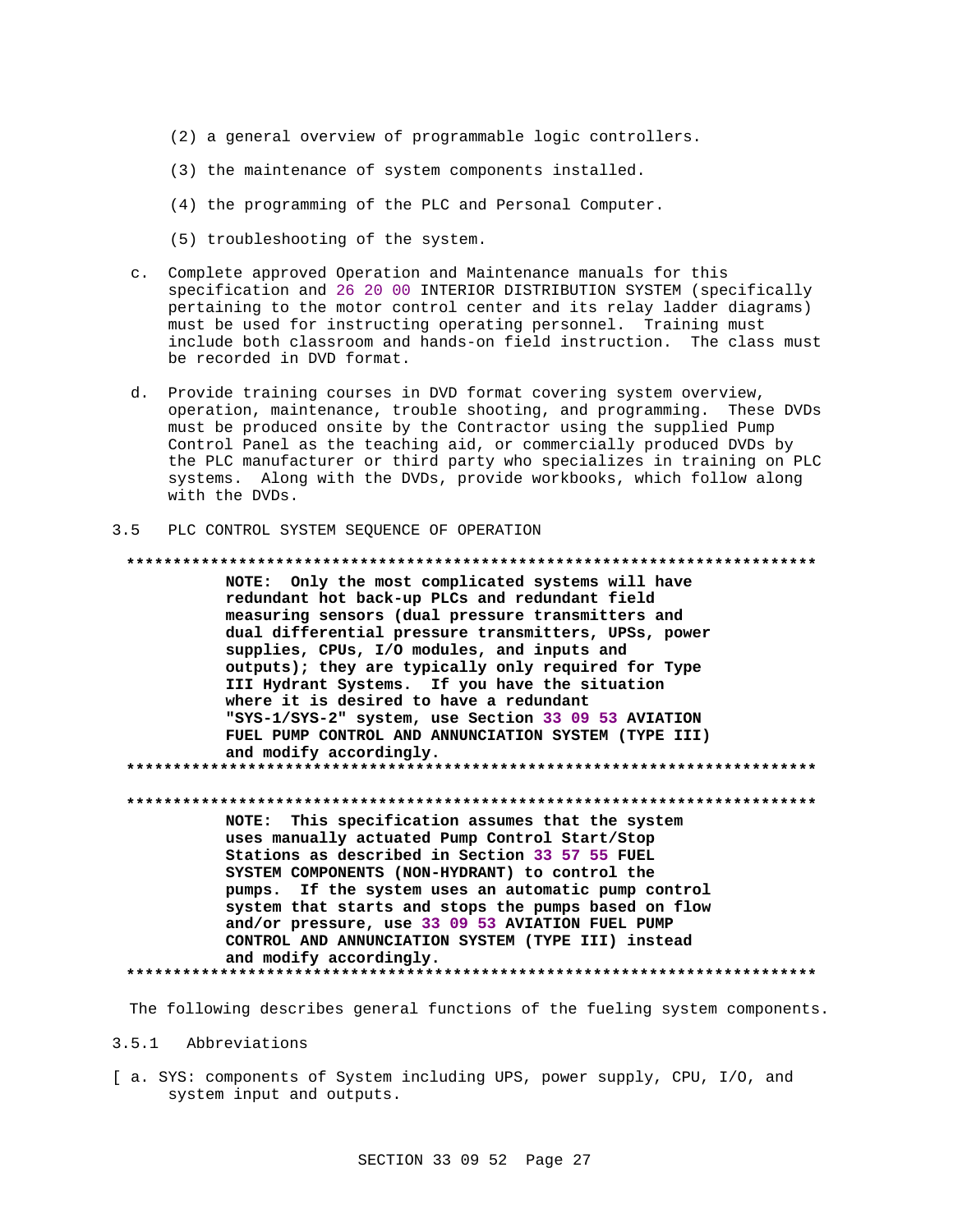- b. CPU: SYS PLC CPU.
- c. I/O: SYS PLC input/output modules.
- ] d. PCP: Pump Control Panel.
	- e. PC: Personal Computer.
	- f. UPS: Uninterruptible Power Supply.
- 3.5.2 Operating Tanks

3.5.2.1 Level Control

# NOTE: Use this and the following paragraphs if float switches rather than electronic level switches are used for determining tank level alarms.

Each operating tank has four level float switches to measure low-low, low, high and high-high levels.

#### $3.5.2.1.1$ Low-Low Level

When the low-low level float is activated the associated tank's graphic display low-low level light must light up. If the selected tank's level drops below the low-low sensor the alarm annunciator's low-low level alarm sequence activates, issue pumps running in automatic mode must be disabled. If all tanks are at low-low level, no issue pumps in automatic mode must be enabled.

# 3.5.2.1.2 Low Level

When the low level float is activated the associated tank's graphic display low level light must light up and the alarm annunciator's non-critical low level alarm sequence activates.

# 3.5.2.1.3 High Level

When the high level float is activated the associated tank's graphic display high level light must light up and the alarm annunciator's non-critical high level alarm sequence activates.

## 3.5.2.1.4 High-High Level

When the high-high level float is activated the associated tank's graphic display high-high level light must light up, the alarm annunciator's critical high-high level alarm sequence activates, the pump control panel must de-energize the solenoid on the tank's high level shutoff valve to force it closed.

#### 3.5.2.2 Level Control

NOTE: Use this and the following paragraphs if electronic level switches rather than float switches are used for determining tank level alarms.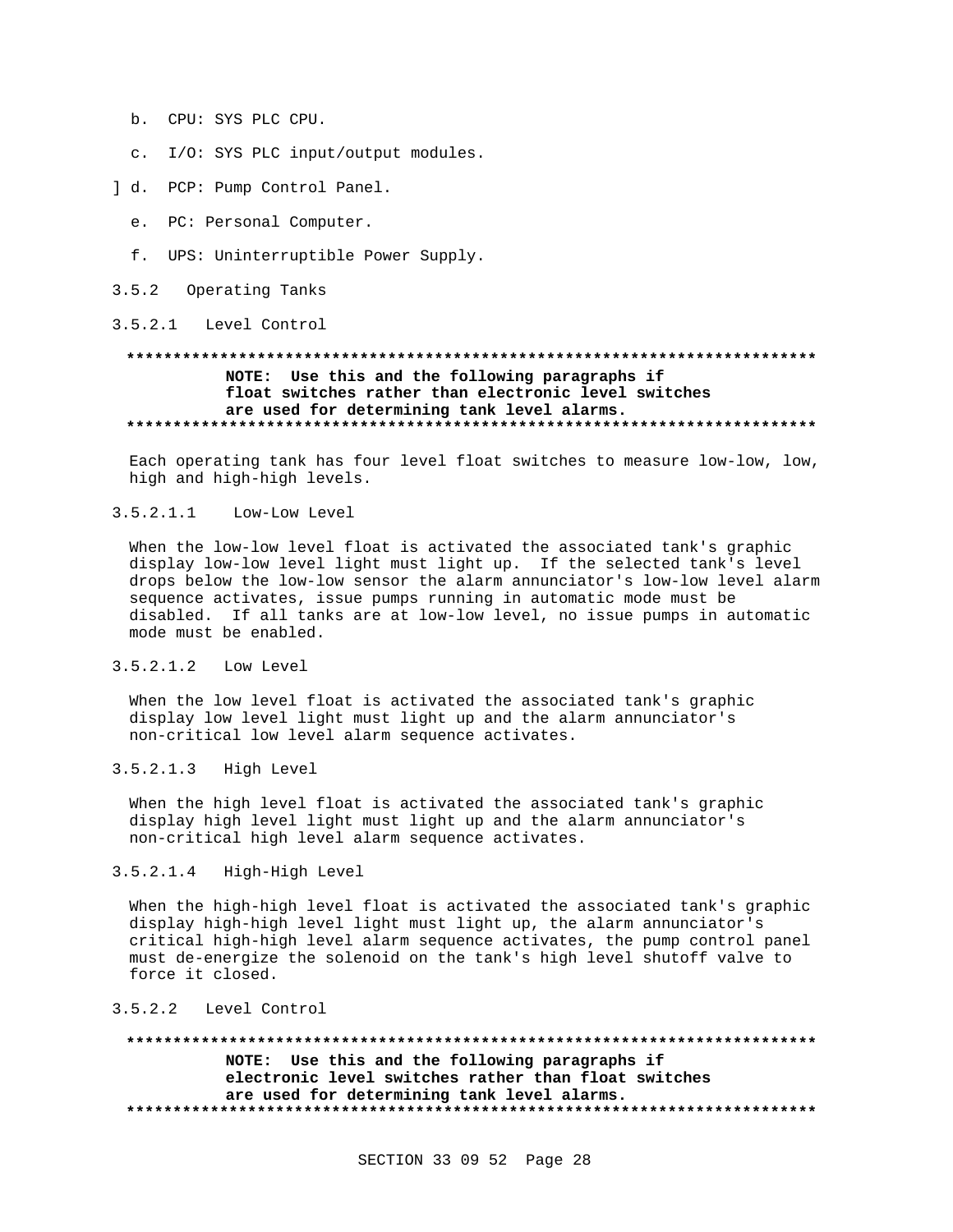Each operating tank has level switches to monitor low-low, low, high, and high-high fuel levels.

#### 3.5.2.2.1 Low-Low Level

When the low-low level elevation is attained the associated tank's GDP low-low level light must light up. If the selected tank's level drops below the low-low sensor the alarm annunciator's low-low level alarm sequence activates, issue pumps running in automatic mode must be disabled. If all tanks are at low-low level, no issue pumps in automatic mode must be enabled.

3.5.2.2.2 Low Level

When the low level elevation is attained the associated tank's GDP low level light must light up and the alarm annunciator's non-critical low level alarm sequence activates.

#### 3.5.2.2.3 High Level

When the high level elevation is attained the associated tank's GDP high level light must light up and the alarm annunciator's non-critical high level alarm sequence activates.

3.5.2.2.4 High-High Level

When the high-high level elevation is attained, the associated tank's GDP high-high level light must light up and the alarm annunciator's critical high-high level alarm sequence activates. The pump control panel must de-energize the solenoid on the tank's high level shutoff valve to force it closed.

#### 3.5.2.3 Outlet Valve

#### **\*\*\*\*\*\*\*\*\*\*\*\*\*\*\*\*\*\*\*\*\*\*\*\*\*\*\*\*\*\*\*\*\*\*\*\*\*\*\*\*\*\*\*\*\*\*\*\*\*\*\*\*\*\*\*\*\*\*\*\*\*\*\*\*\*\*\*\*\*\*\*\*\*\* NOTE: Use when directed by Service Headquarters. \*\*\*\*\*\*\*\*\*\*\*\*\*\*\*\*\*\*\*\*\*\*\*\*\*\*\*\*\*\*\*\*\*\*\*\*\*\*\*\*\*\*\*\*\*\*\*\*\*\*\*\*\*\*\*\*\*\*\*\*\*\*\*\*\*\*\*\*\*\*\*\*\*\***

Each operating tank's outlet valve has two limit switches to indicate valve position. The closed limit switch is DPDT. The closed limit switch must close when the valve is fully closed. When the closed limit switch is closed the associated tank's valve graphic display closed light must activate. When the valve is fully open, the open limit switch is closed. At this time the associated tank's valve graphic display open light must activate.

# 3.5.3 Product Recovery Tank

#### 3.5.3.1 Fuel Transfer Pump (FTP)

The pump's motor controller has a status relay to indicate the on/off status of the pump. When status relay is open the pump's graphic display off light must activate. When the status relay is closed the pump's graphic display on light must light up. The status relay state must also be used to start and stop the pumps elapsed run time timer.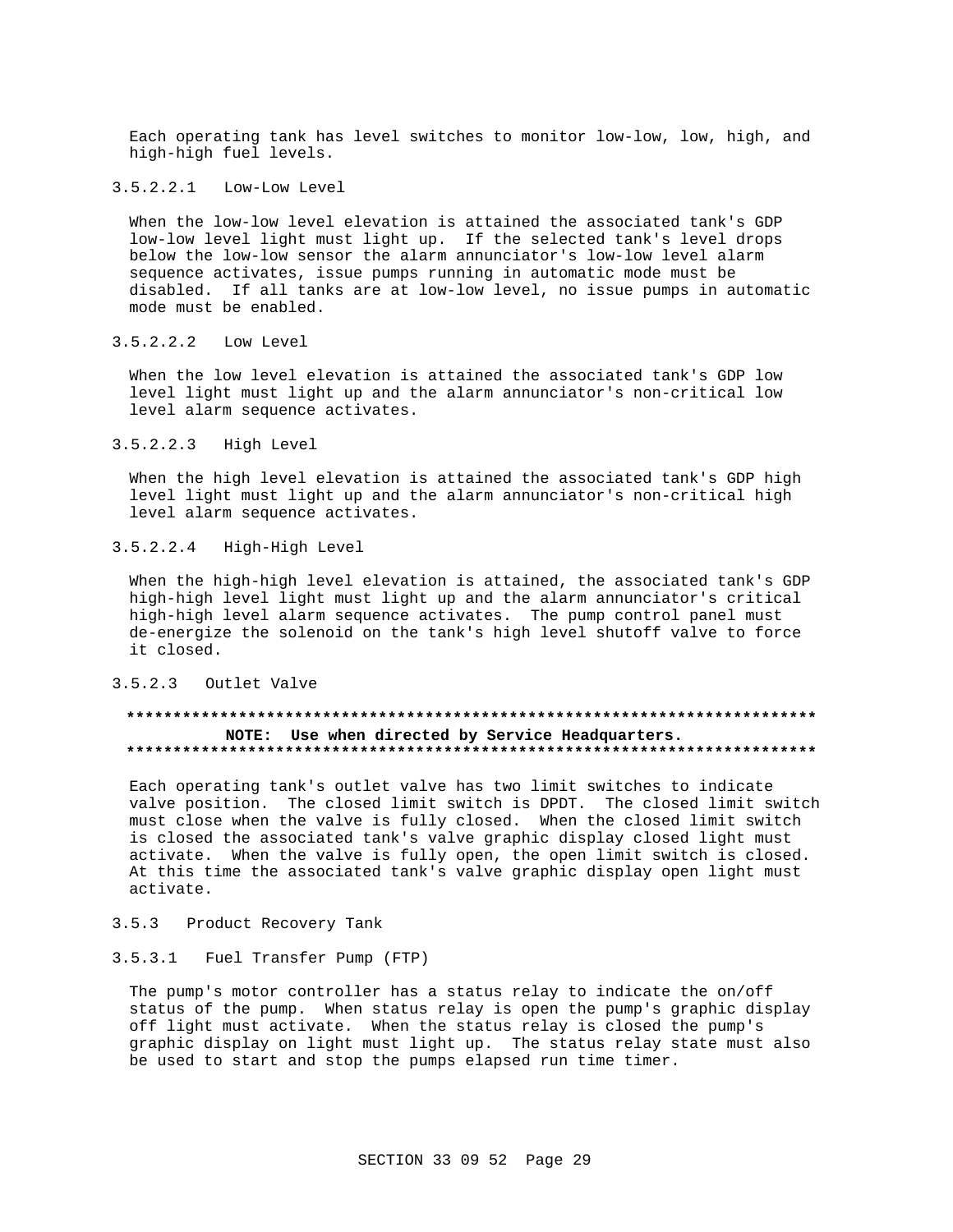#### 3.5.3.2 Overfill Valve (OV)

The tank's overfill valve has a limit switch to indicate valve position. The switch is SPST. The switch must close when the valve is fully closed. When the limit switch is closed, the tank's graphic display valve closed light must light up and the alarm annunciator's non-critical alarm sequence activates. When the limit switch is open the tank's graphic display valve open light must light up.

#### 3.5.3.3 High Level Alarm

The tank has a high level alarm float switch. The switch is SPST. When the high level alarm float is activated the tank's graphic display high level light must light up and the alarm annunciator's critical alarm sequence activates.

3.5.3.4 High-High Level Alarm

The tank has a high-high level alarm float switch. When the high-high level alarm float is activated the tank's graphic display high-high level light must light up and the alarm annunciator's critical alarm sequence activates.

### 3.5.3.5 Leak Detection

The tank has a leak detection system. When the leak alarm is activated the alarm annunciator's non-critical alarm sequence activates.

#### 3.5.4 Fueling Pumps (FP)

There are [three][\_\_\_\_\_] fueling pumps with a maximum of [two][\_\_\_\_\_] pumps running at one time. The lead pump selector switch must select the pump starting sequence. Each pump's motor controller has a status relay to indicate the on/off status of the pump. When status relay is open the associated pump's graphic display off light must activate and screen number 2 must indicate on. When the status relay is closed the associated pump's graphic display on light must activate and screen number 2 must indicate off. The status relay state must also be used to start and stop the pumps elapsed run time timer and must be displayed on screen number 2.

[3.5.5 Jockey Pump (JP)

# **\*\*\*\*\*\*\*\*\*\*\*\*\*\*\*\*\*\*\*\*\*\*\*\*\*\*\*\*\*\*\*\*\*\*\*\*\*\*\*\*\*\*\*\*\*\*\*\*\*\*\*\*\*\*\*\*\*\*\*\*\*\*\*\*\*\*\*\*\*\*\*\*\*\* NOTE: Recommended for use in cases of long transfer lines or inter-terminal pipelines for Tightness Test System. Delete this option if existing system pumps are utilized for Tightness Test. \*\*\*\*\*\*\*\*\*\*\*\*\*\*\*\*\*\*\*\*\*\*\*\*\*\*\*\*\*\*\*\*\*\*\*\*\*\*\*\*\*\*\*\*\*\*\*\*\*\*\*\*\*\*\*\*\*\*\*\*\*\*\*\*\*\*\*\*\*\*\*\*\*\***

There is one jockey pump. The jockey pump must not run concurrently with any of the fueling pumps. The jockey pump's motor controller has a status relay to indicate the on/off status of the pump. When status relay is open the associated pump's graphic display off light must activate and screen number 2 must indicate on. When the status relay is closed the associated pump's graphic display on light must activate and screen number 2 must indicate off. The status relay state must also be used to start and stop the elapsed run time timer and must be displayed on screen number 2.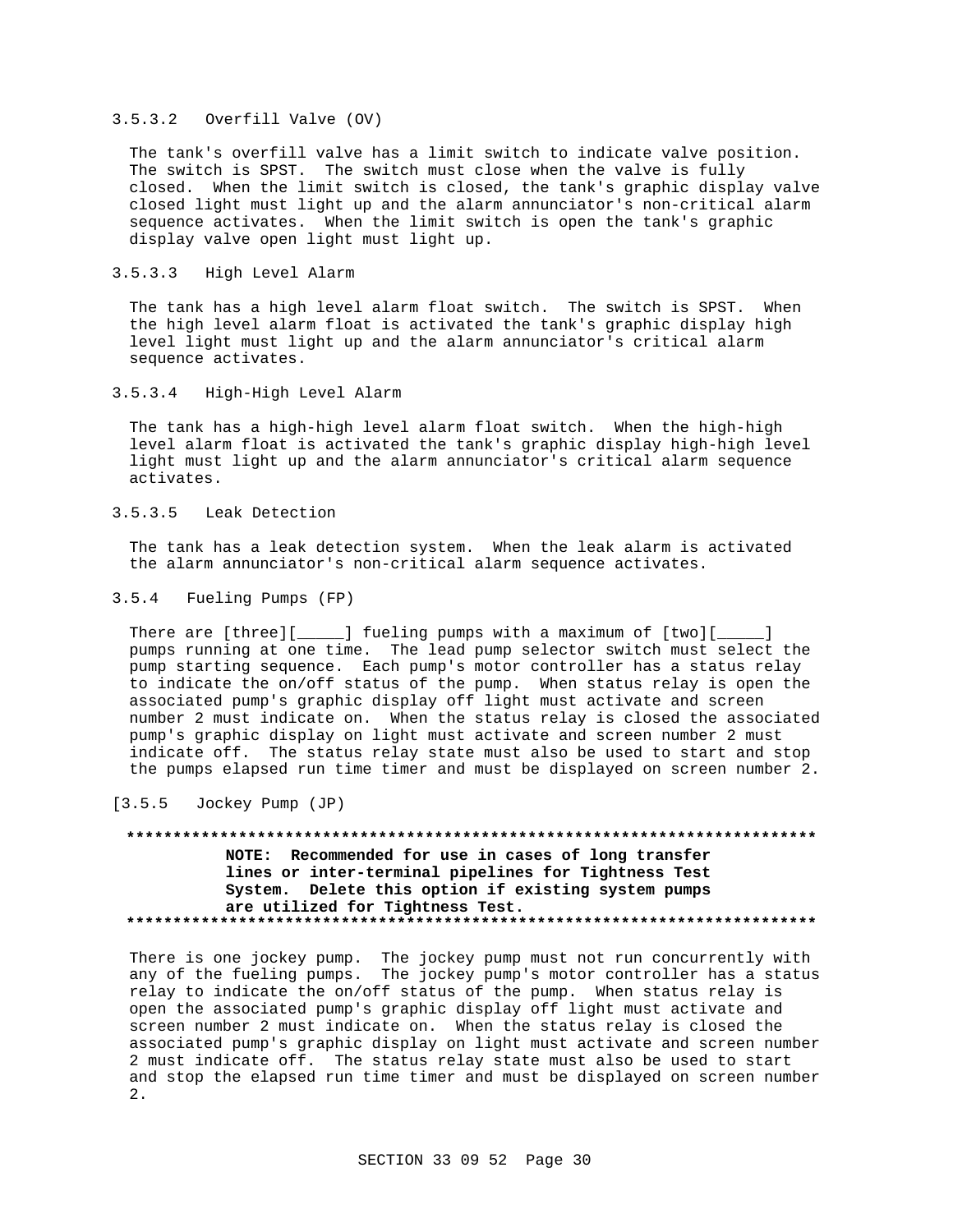#### 13.5.6 Flow Switch, Fueling Pump

On the discharge side of each pump is a flow switch to indicate positive flow (fail safe feature). If the PLC has given a signal to start a pump and the flow switch has not closed before the set point timer expires or if the flow switch opens after the pump has been running then the pump must be in a failure state and it must be disabled (taken out of the starting sequence), the alarm annunciator's non-critical alarm sequence must also be activated, and the next pump in the start sequence started. After the PLC has stopped all of the pumps, any failed pump must be added back into the start sequence.

#### $[3.5.7]$ Flow Switch, Jockey Pump

#### \*\*\*\*\*\*\*\*\*\*\*\*\* NOTE: Recommended for use in cases of long transfer lines or inter-terminal pipelines for Tightness Test System. Delete this option if existing system pumps are utilized for Tightness Test.

On the discharge side of the jockey pump is a flow switch to indicate positive flow (fail safe feature). The flow switch is DPDT. If the PLC has given a signal to start the jockey pump and the flow switch has not closed before the set point timer expires or if the flow switch opens after the pump has been running, then the pump must be in a failure state and it must be disabled. The alarm annunciator's non-critical alarm sequence must also be activated.

#### $]3.5.8$ Transmitters

3.5.8.1 Differential Pressure Transmitter (DPT)

The DPT's measure flow in  $L/s$  gpm. The net flow is sent to the personal computer display. The issue rate, return rate and net flow must be displayed on the personal computer.

 $3.5.9$ Safety Circuit

#### 3.5.9.1 Emergency Stop Status

The emergency stop circuit status relay (ER1) N.O. contact must be connected to I/O-1, I/O-2 and UPS#2 as indicated on the Terminal Block Connection drawing. When the circuit is activated the alarm annunciator's critical alarm sequence is activated and any calls to start fueling pumps must be canceled and no additional pump start signals must be sent until the circuit has been reset. The fueling pumps will actually be stopped by an emergency stop circuit status relay (ER2) N.O. contact in the fuel pump motor control circuit located in the motor control center.

#### $3.5.9.2$ Emergency Shutoff Valves (ESO) Status

The ESO status relay (ER2) N.O. contact must be connected to I/O and UPS#2 as indicated on the Terminal Block Connection drawing. When the ESO status relay is closed the [Filter Separator control valves (FSV)][\_\_\_\_\_] closed lights must light up.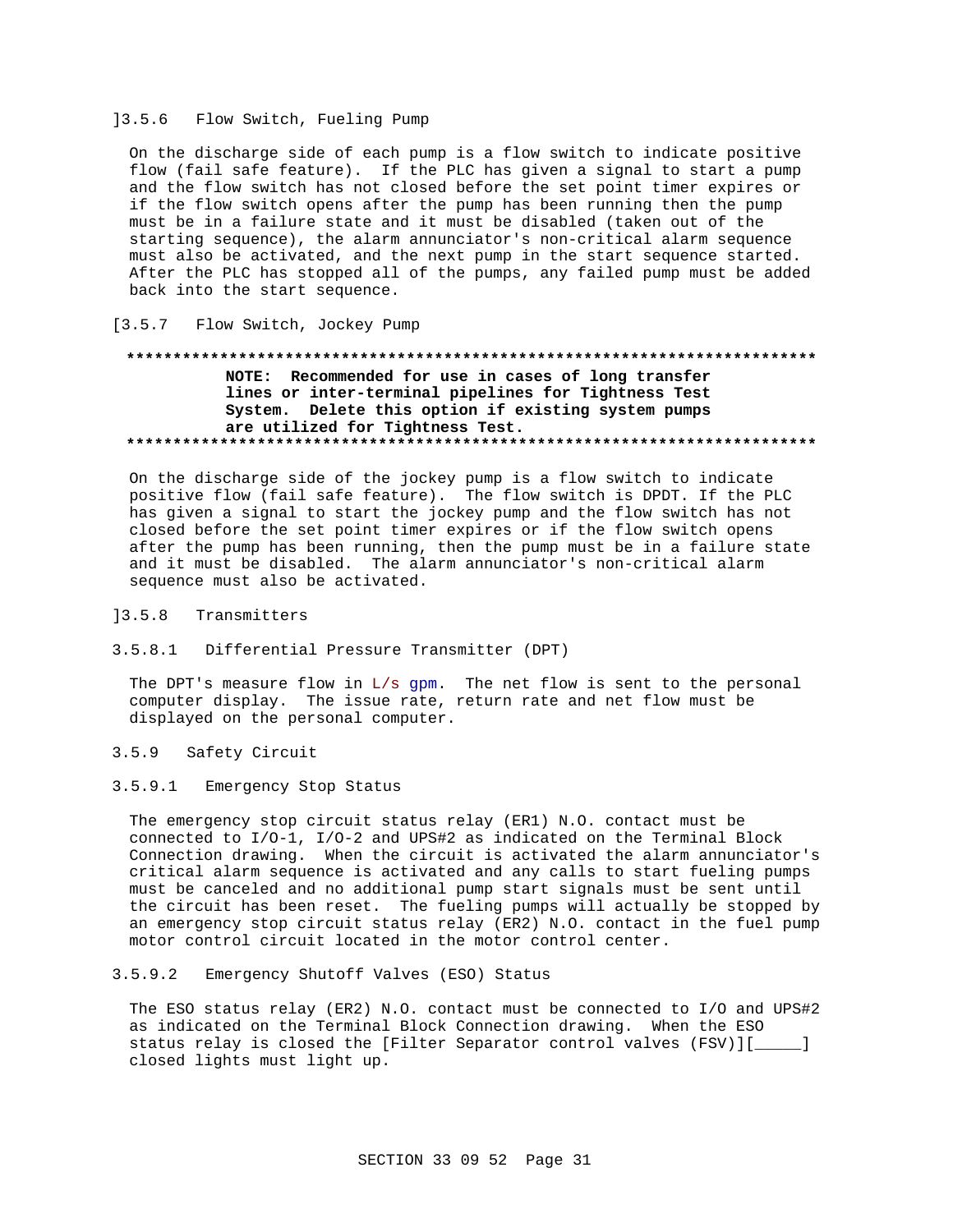#### 3.5.9.3 Circuit Power Status

When the safety circuit power status relay is closed the PCP emergency circuit power on light must light up.

- 3.5.10 Pump Control Panel
- $3.5.10.1$ CPU Faults

The PCP mounted CPU on light is connected to SYS. The associated CPU light must light when no system faults are detected. When a fault is detected by the CPU the faulted CPU's on light must be turned off and the alarm annunciator's non-critical alarm sequence must be activated.

#### 3.5.10.2 Mode Select Switch

# NOTE: Typical switch selections are presented, adjust to suit the actual system.

The 2-position switch selects what mode of fueling is active: issue, or off. The screen number 2 status must indicate the active mode.

- [ The 3-position switch selects what mode of fueling is active: issue, [tightness test][transfer] or off. The screen number 2 status must indicate the active mode.
- ][The 4-position switch selects what mode of fueling is active: issue, transfer, tightness Test or off. The screen number 2 status must indicate the active mode.
- 13.5.10.3 Lead Pump Selector Switch

The [3][ The switch position must fix the starting sequence for all pumps. The sequences must be  $1-2-3$ ,  $2-3-1$ , and  $3-1-2$ ,  $1-2-3$  [\_\_\_\_]. The off sequence must be the reverse of the start sequence, therefore, first on will be last off. A maximum of [two] [\_\_\_\_] pumps will be allowed to run at one time. If a pump fails to start or fails during operation, that pump will be disabled and the next pump in the sequence started. The screen number 2 status display must indicate the lead pump.

 $3.5.10.4$ PCP Temperature Alarm

The alarm thermostat when activated must activate the alarm annunciator's non-critical alarm sequence.

#### OPERATING PROGRAM REOUIREMENTS  $36$

The control system's logic program must be stored on a EEPROM chip. Default values of operator adjustable parameters must be permanently stored on the chip with the capability of resetting the values in RAM to the values within the range specified below. The default values can be changed through the use of the personal computer (after the correct password has been entered). After loss of power and battery failure the adjustable settings must revert back to the default values located on the chip. The default values shown here must be reset to the values determined during the system start up and test.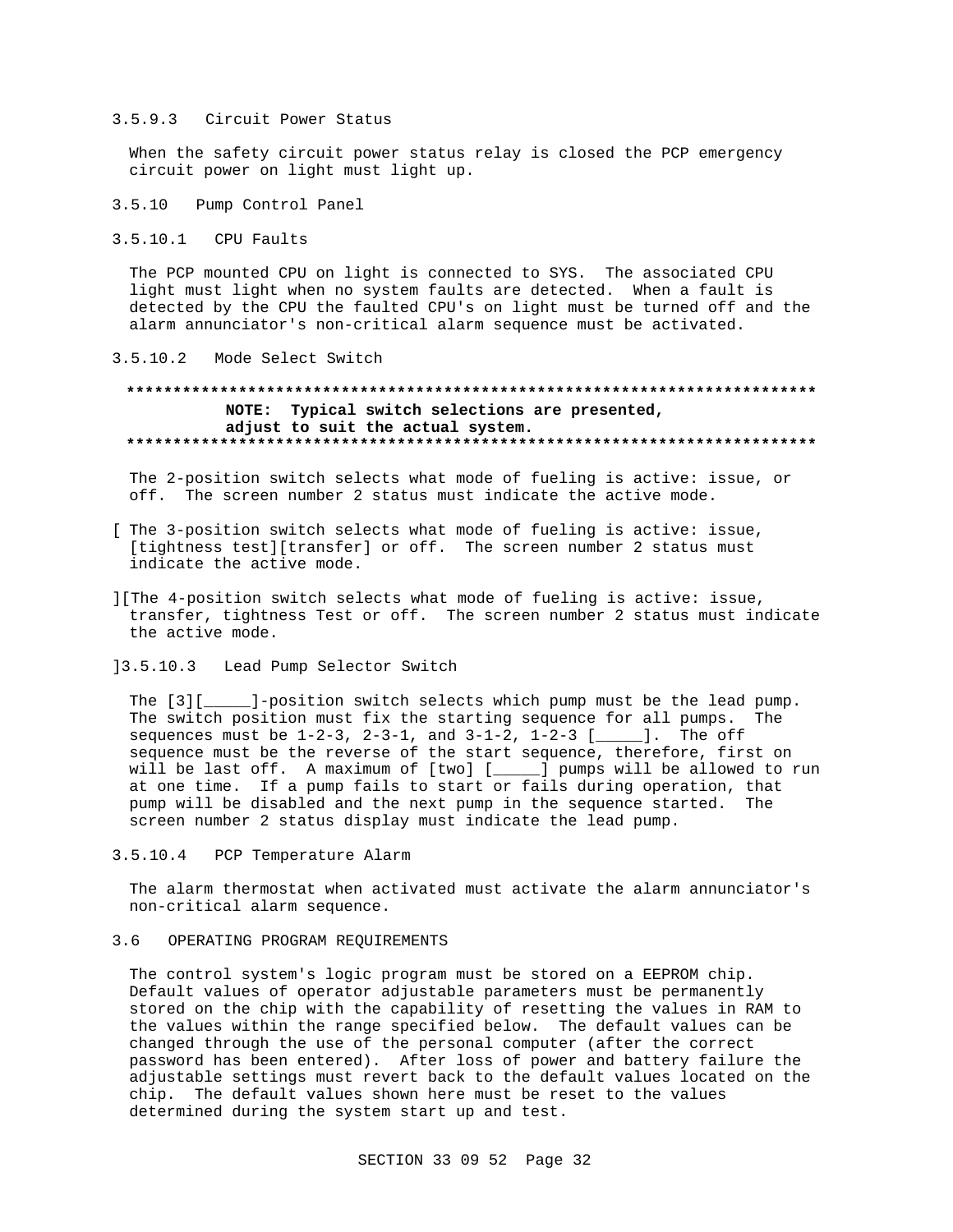| SET POINT DESCRIPTION                                                                                                                                                                            | SET POINT RANGE                | DEFAULT VALUE |  |  |  |
|--------------------------------------------------------------------------------------------------------------------------------------------------------------------------------------------------|--------------------------------|---------------|--|--|--|
| [Jockey] pump starting pressure                                                                                                                                                                  | 345 to 552 kPa 50 to 80<br>psi | 65 psi        |  |  |  |
| Timer to enable start-up of<br>[Jockey] pump                                                                                                                                                     | 0 to 120 seconds               | 15 seconds    |  |  |  |
| System pressure to stop<br>[Jockey] pump                                                                                                                                                         | 345 to 552 kPa 50 to 80<br>psi | 75 psi        |  |  |  |
| Timer to establish fueling pump   5 to 30 seconds<br>failure                                                                                                                                     |                                | 15 seconds    |  |  |  |
|                                                                                                                                                                                                  |                                |               |  |  |  |
| Should the operator enter a value not within the range for that parameter, the<br>personal computer must indicate "INVALID ENTRY" and revert back to the previous<br>value.                      |                                |               |  |  |  |
| A number inside braces, $\{x\}$ , in the following paragraphs indicates that the<br>number may be changed by the operator via the operator interface within the Set<br>Point Range listed above. |                                |               |  |  |  |

#### 3.7 AUTOMATIC MODE - [ISSUE][ISSUE OR TRANSFER] CONDITION

- a. The lead pump will start when a Pump Control Station start pushbutton is depressed.
- b. Depressing an additional Pump Control Station pushbutton will bring on additional pumps.
- c. Depress the Pump Control Station stop pushbutton will disable the lead pump.
- d. Depressing an additional Pump Control Station stop pushbuttons will disable the pumps in the order they were brought on.

# 3.8 TIGHTNESS TEST MODE

This mode must be used in conjunction with the Tightness Monitoring Panel provided by Section 33 57 55 FUEL SYSTEM COMPONENTS (NON-HYDRANT) to perform tightness tests. Placing the selector switch to "TIGHTNESS TEST"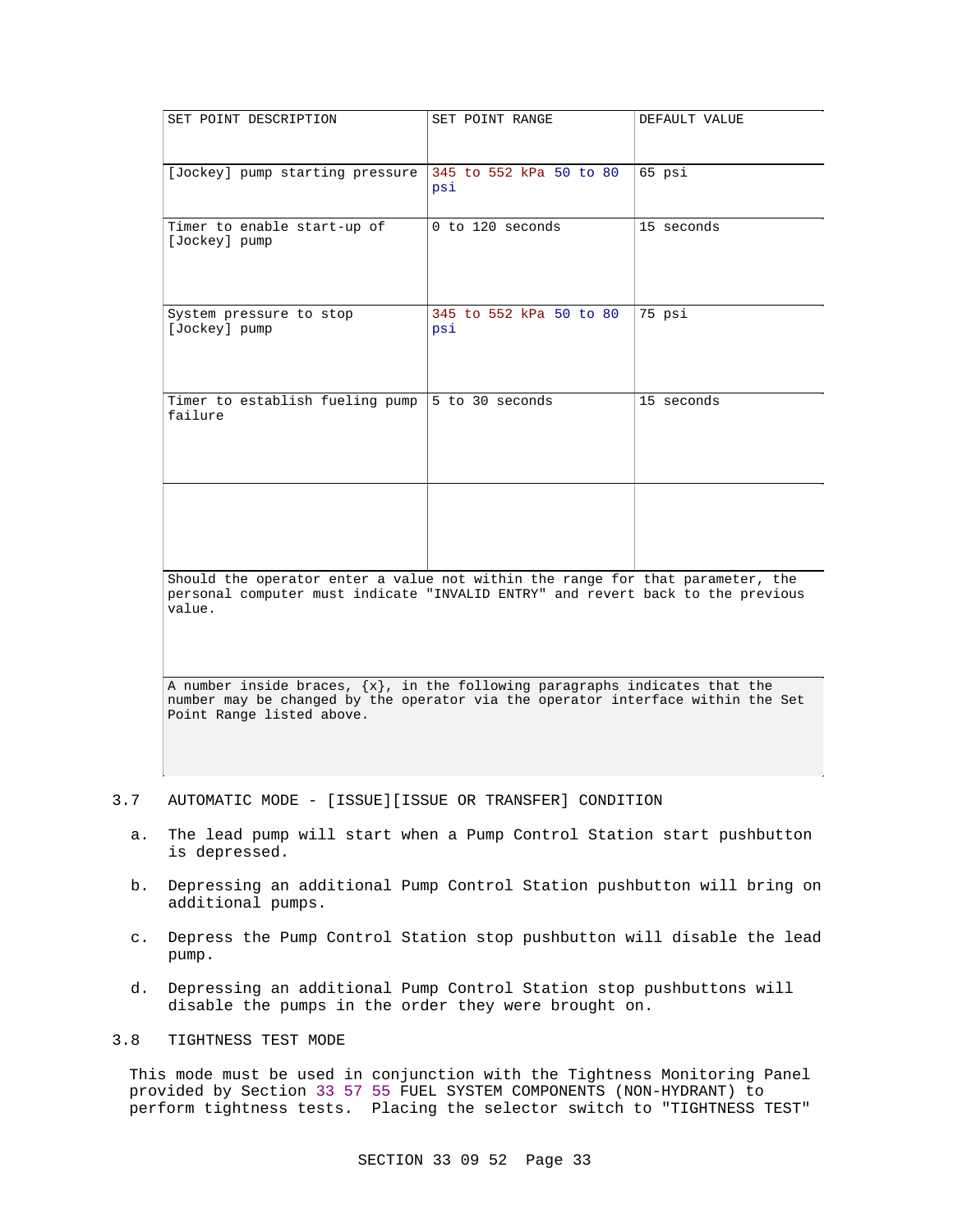the PCP will send a signal to the Tightness Monitoring Panel telling it that it is ready to perform the tests. At this time it will also operate MOV valves, closing and opening as required to run tests. The PCP will then receive signals from the Tightness Monitoring Panel to prepare for High Pressure Test, run High Pressure Test, Prepare for Low Pressure Test, run Low Pressure Test, prepare for 2nd High Pressure Test, run 2nd High Pressure Test, and when the test is over. The following PCP actions will occur after the corresponding signal:

Prepare for High Pressure Test:

- a. Automatically start the [jockey ]pump to obtain pressure.
- b. When the [jockey ]pump is started, a 15 second timer must start. If the timer expires before the flow switch closes the alarm annunciator's associated non-critical alarm sequence must activate.
- c. If the [jockey ]pump's flow switch opens after the pump successfully started the alarm annunciator's associated non-critical alarm sequence must activate.
- d. If the [jockey ]pump fails to establish flow, automatically start the lead fueling pump to obtain pressure.
- e. When a fueling pump is started, a 15 second timer must start. If the timer expires before the flow switch closes the alarm annunciator's associated non-critical alarm sequence must activate.
- f. If a fueling pumps flow switch opens after the pump successfully started the alarm annunciator's associated non-critical alarm sequence must activate.
- g. MOV will be opened.
- [ h. The pump will continue to run until such time as the run High Pressure test signal is received. Note: The Tightness Monitoring Panel is monitoring the Loop pressure and when it is satisfied that it is high enough it will instruct the PCP to Run the High Pressure test.
- ] Run High Pressure Test:
	- a. MOV will actuate as determined by the Tightness Test system manufacturer.
	- b. [Jockey ]Fueling pump will be shut off.

Prepare for Low Pressure Test:

- a. MOV will actuate as determined by the Tightness Test system manufacturer.
- b. The system will remain in this status until such time as the PCP receives a Run Low Pressure test signal from the Tightness Monitoring Panel. Note: The Tightness Monitoring Panel will monitor the loop pressure until it reaches the 345 kPa 50 psi value. It will then instruct the PCP to run the Low pressure test.

Run Low Pressure Test: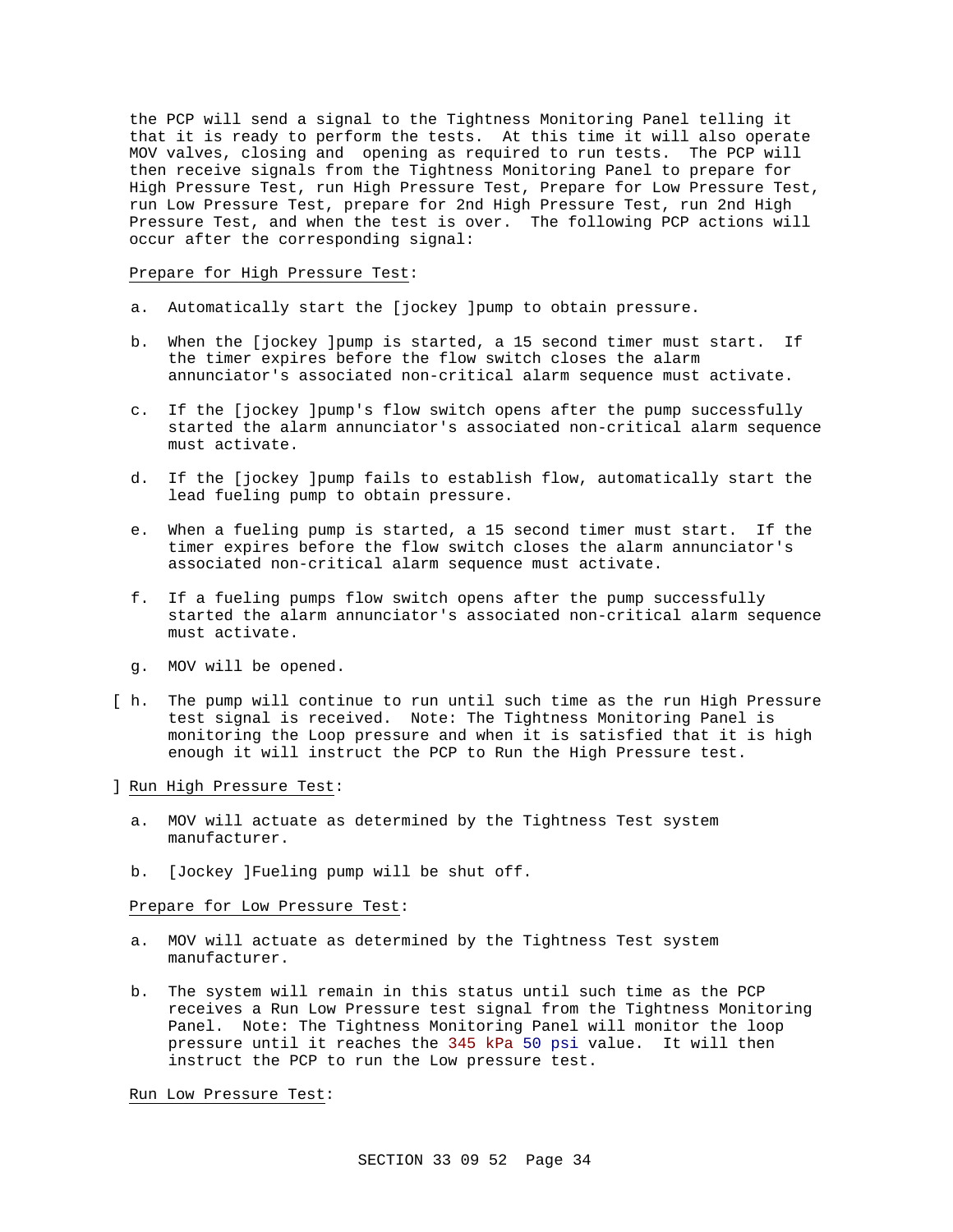- a. MOV will actuate as determined by the Tightness Test system manufacturer.
- b. The system will remain in this status until such time as the PCP receives a Prepare for 2nd High Pressure test signal from the Tightness Monitoring Panel. Note: The Tightness Monitoring Panel will wait for a ten minute settling period to expire, then it will monitor the loop pressure for two minutes. Upon finishing this test it will instruct the PCP to prepare for 2nd High Pressure Test.

#### Prepare for 2nd High Pressure Test:

- a. Automatically start the [jockey] pump to obtain pressure.
- b. When a fueling pump is started, a 15 second timer must start. If the timer expires before the flow switch closes the alarm annunciator's associated non-critical alarm sequence must activate.
- c. If a fueling pumps flow switch opens after the pump successfully started the alarm annunciator's associated non-critical alarm sequence must activate.
- d. MOV will actuate as determined by the Tightness Test system manufacturer.
- e. When the [jockey ]pump is started, a 15 second timer must start. If the timer expires before the flow switch closes the alarm annunciator's associated non-critical alarm sequence must activate.
- f. If the [jockey ]pump's flow switch opens after the pump successfully started the alarm annunciator's associated non-critical alarm sequence must activate.
- g. If the [jockey ]pump fails to establish flow, automatically start the lead fueling pump to obtain pressure.
- h. When a fueling pump is started, a 15 second timer must start. If the timer expires before the flow switch closes the alarm annunciator's associated non-critical alarm sequence must activate.
- i. If a fueling pumps flow switch opens after the pump successfully started the alarm annunciator's associated non-critical alarm sequence must activate.
- j. MOV will actuate as determined by the Tightness Test system manufacturer.
- k. Pump will continue to run until such time as the run 2nd High Pressure test signal is received. Note: The Tightness Monitoring Panel is monitoring the Loop pressure and when it is satisfied that it is high enough it will instruct the PCP to Run the 2nd High Pressure test.

Run 2nd High Pressure Test:

- a. MOV will actuate as determined by the Tightness Test system manufacturer.
- b. [Jockey ]Fueling pump will be shut off.